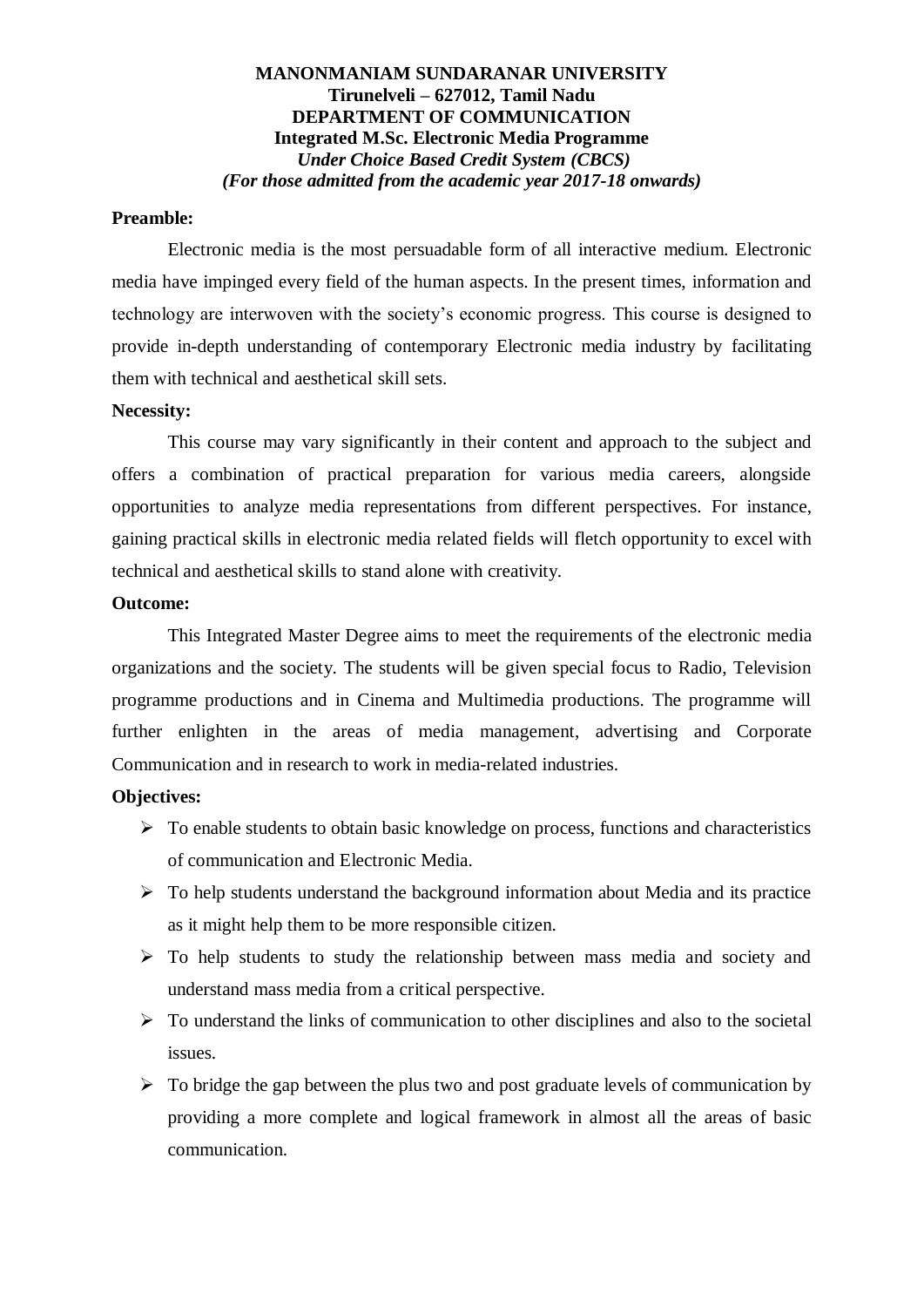#### **Duration of the Course:**

 The duration of the integrated M.Sc. (Electronic Media) under CBCS course is 5 years. Successful students will be awarded a B.Sc. (Electronic Media) degree at the end of third academic year and also a M.Sc. (Electronic Media) degree at the end of fifth academic year. The students have an option to exit from the program with the B.Sc. (Electronic Media) degree alone. Students who have passed all the papers during the first three years of the course alone will be permitted to continue the course in the fourth year.

#### **Eligibility:**

Candidates who have scored sixty percentage of marks in the Higher Secondary School Examinations (+ 2) conducted by the Board of Higher Secondary Examination, Tamil Nadu with the subjects *English and Languages* or in an equivalent course of study, as recognized by the Government of Tamil Nadu /Central Government are eligible for admission into the course.

#### **Mode of Admission:**

An entrance examination with objective type questions will be conducted for eligible applicants. A merit list will be prepared by combining a maximum of 60 % marks obtained in the entrance examination and a maximum of 60 % marks secured in the *English & Language paper* at the level of Higher Secondary School examinations. Admission will be based on the merit and reservation policy of the Government of Tamil Nadu.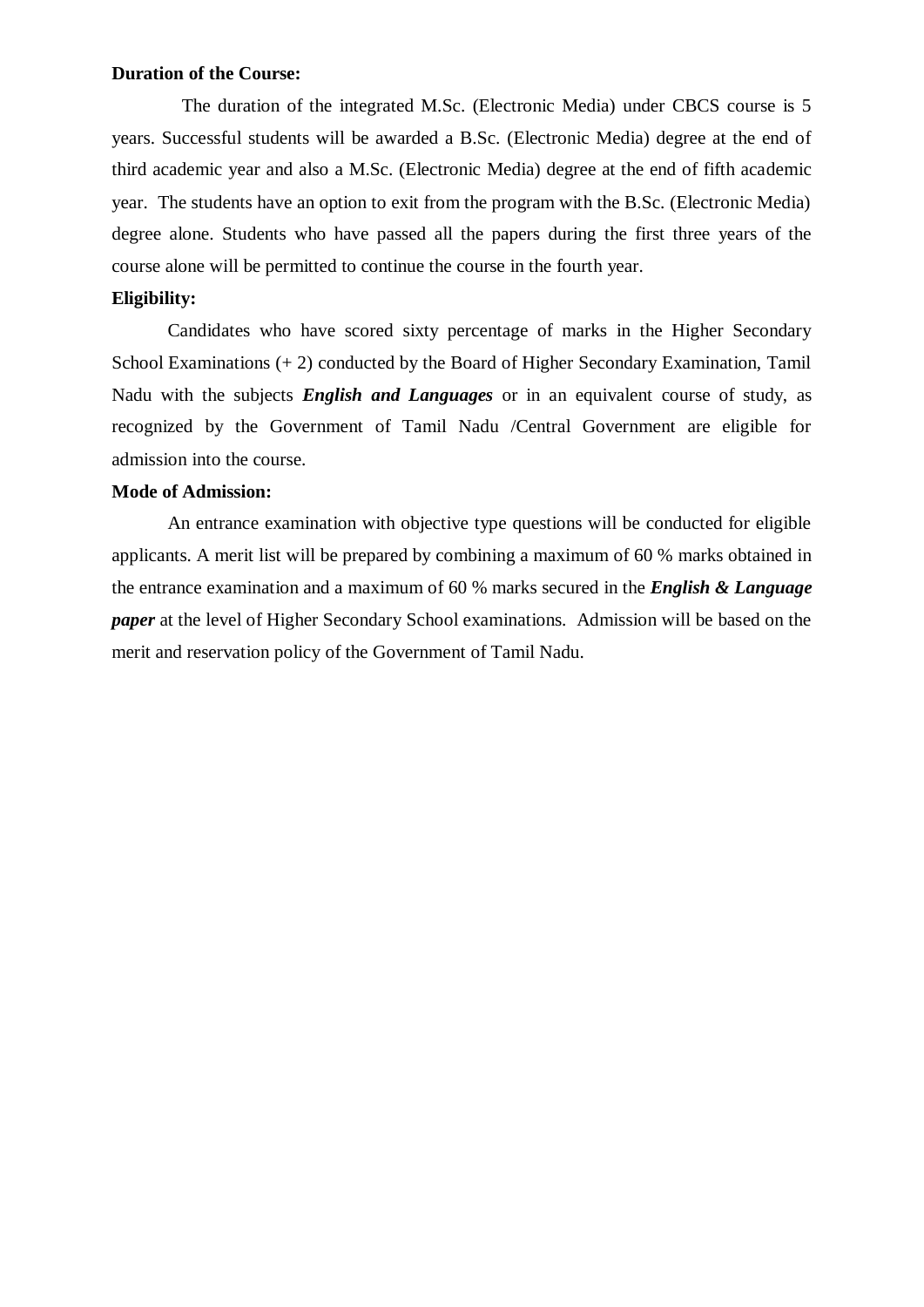# **Details of various language, core, allied, skill based, non major elective and supportive course papers along with credits, marks and teaching hours for the students admitted from the academic year 2017 – 2018 and onwards:**

| <b>Sem</b>               | Pt.<br>I/II/III/IV/            | Su<br>$\mathbf b$<br>No. | <b>Subject</b><br><b>Status</b> | <b>Subject Title</b>                          | Hrs./Wee<br>$\bf k$         | L<br>Hrs./Wee               | T<br>Hrs./Wee               | ${\bf P}$<br>Hrs./Wee | <b>Credit</b><br>S          |
|--------------------------|--------------------------------|--------------------------|---------------------------------|-----------------------------------------------|-----------------------------|-----------------------------|-----------------------------|-----------------------|-----------------------------|
| $\mathbf I$              | $\mathbf{V}$<br>$\overline{I}$ | 1                        | Language                        | <b>Tamil/Other</b>                            | $\overline{4}$              | ${\bf k}$<br>$\overline{4}$ | ${\bf k}$<br>$\overline{0}$ | k<br>$\overline{0}$   | $\overline{4}$              |
|                          |                                |                          |                                 | Language                                      |                             |                             |                             |                       |                             |
|                          | $\rm II$                       | $\sqrt{2}$               | Language                        | <b>English</b>                                | $\overline{4}$              | $\overline{4}$              | $\boldsymbol{0}$            | $\boldsymbol{0}$      | $\overline{4}$              |
|                          | $\mathop{\rm III}\nolimits$    | $\overline{3}$           | Core                            | Introduction to                               | $\overline{5}$              | $\overline{5}$              | $\overline{0}$              | $\overline{0}$        | $\overline{4}$              |
|                          |                                |                          | Theory                          | Communication                                 |                             |                             |                             |                       |                             |
|                          | $\rm III$                      | $\overline{4}$           | Core<br>Theory                  | History of Media                              | $\overline{4}$              | $\overline{4}$              | $\boldsymbol{0}$            | $\overline{0}$        | $\overline{4}$              |
|                          | III                            | $\overline{5}$           | Major<br>Practical              | Drawing I                                     | $\overline{4}$              | $\mathbf{0}$                | $\boldsymbol{0}$            | $\overline{4}$        | $\overline{2}$              |
|                          | III                            | $6\,$                    | Allied                          | Psychology I                                  | $\mathfrak{Z}$              | 3                           | $\boldsymbol{0}$            | $\boldsymbol{0}$      | $\ensuremath{\mathfrak{Z}}$ |
|                          | III                            | $\overline{7}$           | Allied<br>Practical             | Psychology I                                  | $\overline{4}$              | $\mathbf{0}$                | $\mathbf{0}$                | $\overline{4}$        | $\overline{2}$              |
|                          | IV                             | 8                        | Common                          | Environmental<br><b>Studies</b>               | $\overline{2}$              | $\overline{2}$              | $\boldsymbol{0}$            | $\overline{0}$        | $\sqrt{2}$                  |
| $\mathbf{I}$             | $\mathbf I$                    | 9                        | Language                        | <b>Tamil/Other</b>                            | $\overline{4}$              | $\overline{4}$              | $\boldsymbol{0}$            | $\mathbf{0}$          | $\overline{4}$              |
|                          |                                |                          |                                 | <b>Languages</b>                              |                             |                             |                             |                       |                             |
|                          | $\rm II$                       | 10                       | Language                        | <b>English</b>                                | $\overline{4}$              | $\overline{4}$              | $\boldsymbol{0}$            | $\boldsymbol{0}$      | $\overline{4}$              |
|                          | $\mathop{\rm III}\nolimits$    | 11                       | Core<br>Theory                  | Principles of<br>Journalism                   | $\overline{5}$              | $\overline{5}$              | $\overline{0}$              | $\overline{0}$        | $\overline{4}$              |
|                          | III                            | $\overline{12}$          | Core<br>Theory                  | Writing for Media                             | $\overline{4}$              | $\overline{4}$              | $\overline{0}$              | $\overline{0}$        | $\overline{4}$              |
|                          | III                            | 13                       | Major<br>Practical              | Drawing II                                    | $\overline{4}$              | $\boldsymbol{0}$            | $\boldsymbol{0}$            | $\overline{4}$        | $\overline{2}$              |
|                          | III                            | 14                       | Allied                          | Psychology II                                 | $\ensuremath{\mathfrak{Z}}$ | $\overline{3}$              | $\boldsymbol{0}$            | $\boldsymbol{0}$      | $\overline{3}$              |
|                          | $\mathop{\rm III}\nolimits$    | 15                       | Allied                          | Psychology II                                 | $\overline{4}$              | $\overline{0}$              | $\overline{0}$              | $\overline{4}$        | $\overline{2}$              |
|                          |                                |                          | Practical                       |                                               |                             |                             |                             |                       |                             |
|                          | IV                             | 16                       | Common                          | <b>Value Based</b><br><b>Education/Social</b> | $\overline{2}$              | $\overline{2}$              | $\boldsymbol{0}$            | $\boldsymbol{0}$      | $\overline{2}$              |
|                          |                                |                          |                                 | <b>Harmony</b>                                |                             |                             |                             |                       |                             |
| III                      | $\mathbf I$                    | 17                       | Language                        | <b>Tamil/Other</b><br>Language                | $\overline{4}$              | 4                           | $\boldsymbol{0}$            | $\mathbf{0}$          | $\overline{4}$              |
|                          | $\rm II$                       | 18                       | Language                        | <b>English</b>                                | $\overline{4}$              | $\overline{\mathcal{L}}$    | $\boldsymbol{0}$            | $\boldsymbol{0}$      | $\overline{4}$              |
|                          | III                            | 19                       | Core<br>Theory                  | Photography                                   | $\overline{4}$              | $\overline{\mathbf{4}}$     | $\overline{0}$              | $\overline{0}$        | $\overline{4}$              |
|                          | $\overline{III}$               | 20                       | Major<br>Practical              | Photography                                   | $\overline{4}$              | $\boldsymbol{0}$            | $\mathbf{0}$                | $\overline{4}$        | $\overline{2}$              |
|                          | $\overline{III}$               | 21                       | Allied                          | Fundamentals of<br>Advertising                | $\overline{\mathbf{3}}$     | $\overline{3}$              | $\overline{0}$              | $\mathbf{0}$          | $\overline{3}$              |
|                          | $\rm III$                      | $22\,$                   | Allied<br>Practical             | Case Studies on<br>Advertising                | $\overline{4}$              | $\overline{0}$              | $\overline{0}$              | $\overline{4}$        | $\overline{2}$              |
|                          | $\rm III$                      | 23                       | Skill<br><b>Based</b><br>Core   | Public Speaking                               | $\overline{4}$              | $\overline{4}$              | $\boldsymbol{0}$            | $\boldsymbol{0}$      | $\overline{4}$              |
|                          | ${\rm IV}$                     | 24                       | $Non -$<br>Major<br>Elective    | <b>Basic Photography</b>                      | $\overline{2}$              | $\overline{2}$              | $\boldsymbol{0}$            | $\boldsymbol{0}$      | $\overline{2}$              |
|                          | $\overline{IV}$                | 25                       | Common                          | Yoga                                          | $\overline{2}$              | $\mathbf{0}$                | $\boldsymbol{0}$            | $\overline{2}$        | $\overline{2}$              |
| $\overline{\mathbf{IV}}$ | $\rm I$                        | 26                       | Language                        | <b>Tamil/Other</b><br>Language                | $\overline{4}$              | $\overline{4}$              | $\boldsymbol{0}$            | $\boldsymbol{0}$      | $\overline{4}$              |
|                          | $\rm II$                       | $27\,$                   | Language                        | <b>English</b>                                | $\overline{4}$              | $\overline{4}$              | $\boldsymbol{0}$            | $\boldsymbol{0}$      | $\overline{4}$              |
|                          | $\rm III$                      | 28                       | Core<br>Theory                  | Audiography                                   | $\overline{4}$              | $\overline{4}$              | $\boldsymbol{0}$            | $\boldsymbol{0}$      | $\overline{4}$              |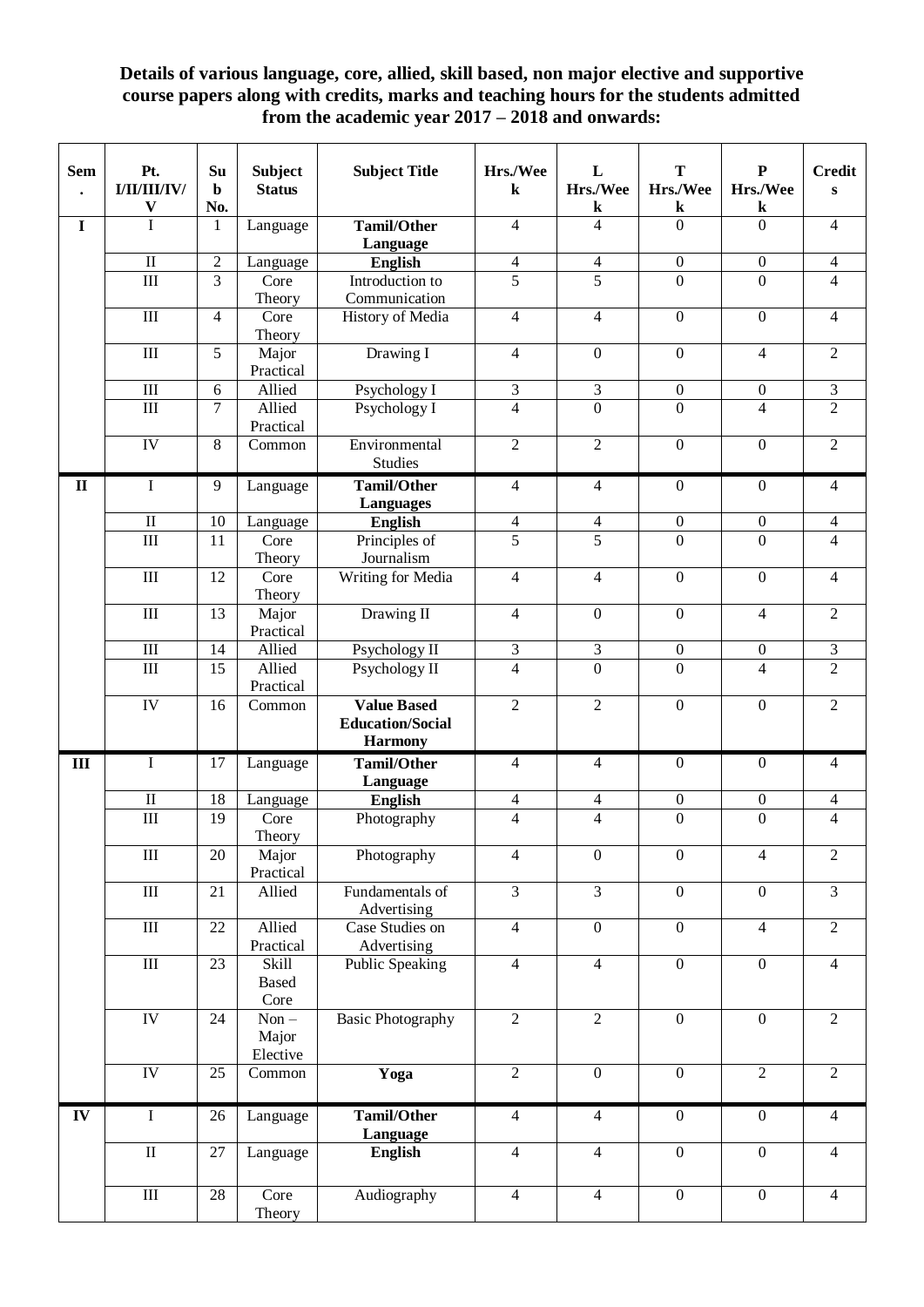|              | $\rm III$                   | 29 | Major<br>Practical                           | Audio Production                                                                             | 4              | $\boldsymbol{0}$ | $\boldsymbol{0}$ | $\overline{4}$   | $\sqrt{2}$              |
|--------------|-----------------------------|----|----------------------------------------------|----------------------------------------------------------------------------------------------|----------------|------------------|------------------|------------------|-------------------------|
|              | III                         | 30 | Allied                                       | Corporate<br>Communication                                                                   | 3              | $\overline{3}$   | $\mathbf{0}$     | $\boldsymbol{0}$ | 3                       |
|              | $\mathop{\rm III}$          | 31 | Allied<br>Practical                          | Corporate<br>Communication                                                                   | $\overline{4}$ | $\mathbf{0}$     | $\mathbf{0}$     | $\overline{4}$   | $\overline{2}$          |
|              | $\mathop{\rm III}\nolimits$ | 32 | Skill<br><b>Based</b><br>Core                | Art Direction &<br>Production Design                                                         | $\overline{4}$ | $\overline{4}$   | $\mathbf{0}$     | $\overline{0}$   | $\overline{4}$          |
|              | IV                          | 33 | $Non -$<br>Major<br>Elective                 | <b>Basic Videography</b>                                                                     | $\overline{2}$ | $\overline{2}$   | $\overline{0}$   | $\mathbf{0}$     | $\overline{2}$          |
|              | IV                          | 34 | Common                                       | <b>Computers for</b><br>Digital Era                                                          | $\overline{2}$ | $\overline{2}$   | $\mathbf{0}$     | $\mathbf{0}$     | $\overline{2}$          |
|              | $\overline{V}$              | 35 | Extension<br>Activity                        | NCC, NSS, YRC, YW<br>$\mathbf C$                                                             | $\blacksquare$ | $\blacksquare$   | $\blacksquare$   | $\overline{a}$   | $\mathbf{1}$            |
|              |                             |    |                                              | Internship                                                                                   |                |                  |                  |                  |                         |
| $\mathbf{V}$ | III                         | 36 | Core<br>Theory                               | Videography                                                                                  | 6              | 6                | $\mathbf{0}$     | $\boldsymbol{0}$ | $\overline{4}$          |
|              | $\rm III$                   | 37 | Core<br>Theory                               | <b>Editing Techniques</b>                                                                    | 6              | 6                | $\overline{0}$   | $\overline{0}$   | $\overline{4}$          |
|              | $\mathop{\rm III}$          | 38 | Major<br>Elective                            | Introduction to<br>Animation /<br>Introduction to Film<br>Studies                            | 4              | $\overline{4}$   | $\mathbf{0}$     | $\mathbf{0}$     | $\overline{4}$          |
|              | $\mathop{\rm III}$          | 39 | Major<br>Practical                           | Videography                                                                                  | 4              | $\boldsymbol{0}$ | $\mathbf{0}$     | $\overline{4}$   | $\overline{2}$          |
|              | $\mathop{\rm III}$          | 40 | Major<br>Practical                           | Non-Linear Editing                                                                           | 4              | $\boldsymbol{0}$ | $\boldsymbol{0}$ | $\overline{4}$   | $\overline{2}$          |
|              | $\mathop{\rm III}$          | 41 | Major<br>Practical                           | Animation                                                                                    | 4              | $\boldsymbol{0}$ | $\boldsymbol{0}$ | $\overline{4}$   | $\overline{2}$          |
|              | IV                          | 42 | <b>Skill</b><br><b>Based</b><br>(Commo<br>n) | <b>Personality</b><br>Development/Effecti<br>ve<br><b>Communication/You</b><br>th Leadership | $\overline{2}$ | $\overline{2}$   | $\mathbf{0}$     | $\boldsymbol{0}$ | $\overline{2}$          |
| <b>VI</b>    | III                         | 43 | Core<br>Theory                               | Media, Society and<br>Culture                                                                | 4              | $\overline{4}$   | $\boldsymbol{0}$ | $\mathbf{0}$     | 4                       |
|              | $\rm III$                   | 44 | Core<br>Theory                               | Media Management                                                                             | $\overline{4}$ | $\overline{4}$   | $\boldsymbol{0}$ | $\boldsymbol{0}$ | 4                       |
|              | $\rm III$                   | 45 | Major<br>Elective                            | $E$ – Content<br>Creation/Film<br>Direction                                                  | $\overline{4}$ | $\overline{4}$   | $\mathbf{0}$     | $\mathbf{0}$     | $\overline{4}$          |
|              | $\mathop{\rm III}$          | 46 | Major<br>Practical                           | <b>Broadcast Journalism</b>                                                                  | $\overline{4}$ | $\mathbf{0}$     | $\mathbf{0}$     | $\overline{4}$   | $\overline{2}$          |
|              | $\rm III$                   | 47 | Major<br>Practical                           | E - Content Creation                                                                         | $\overline{4}$ | $\overline{0}$   | $\mathbf{0}$     | $\overline{4}$   | $\overline{2}$          |
|              |                             | 48 | Major<br>Project<br>Total                    | Project(Internship &<br>Short Film/<br>Documentary/<br>Multimedia<br>production)             | 10<br>181      | $\mathbf{0}$     | $\mathbf{0}$     | $\overline{7}$   | $\boldsymbol{7}$<br>148 |
|              |                             |    |                                              |                                                                                              |                |                  |                  |                  |                         |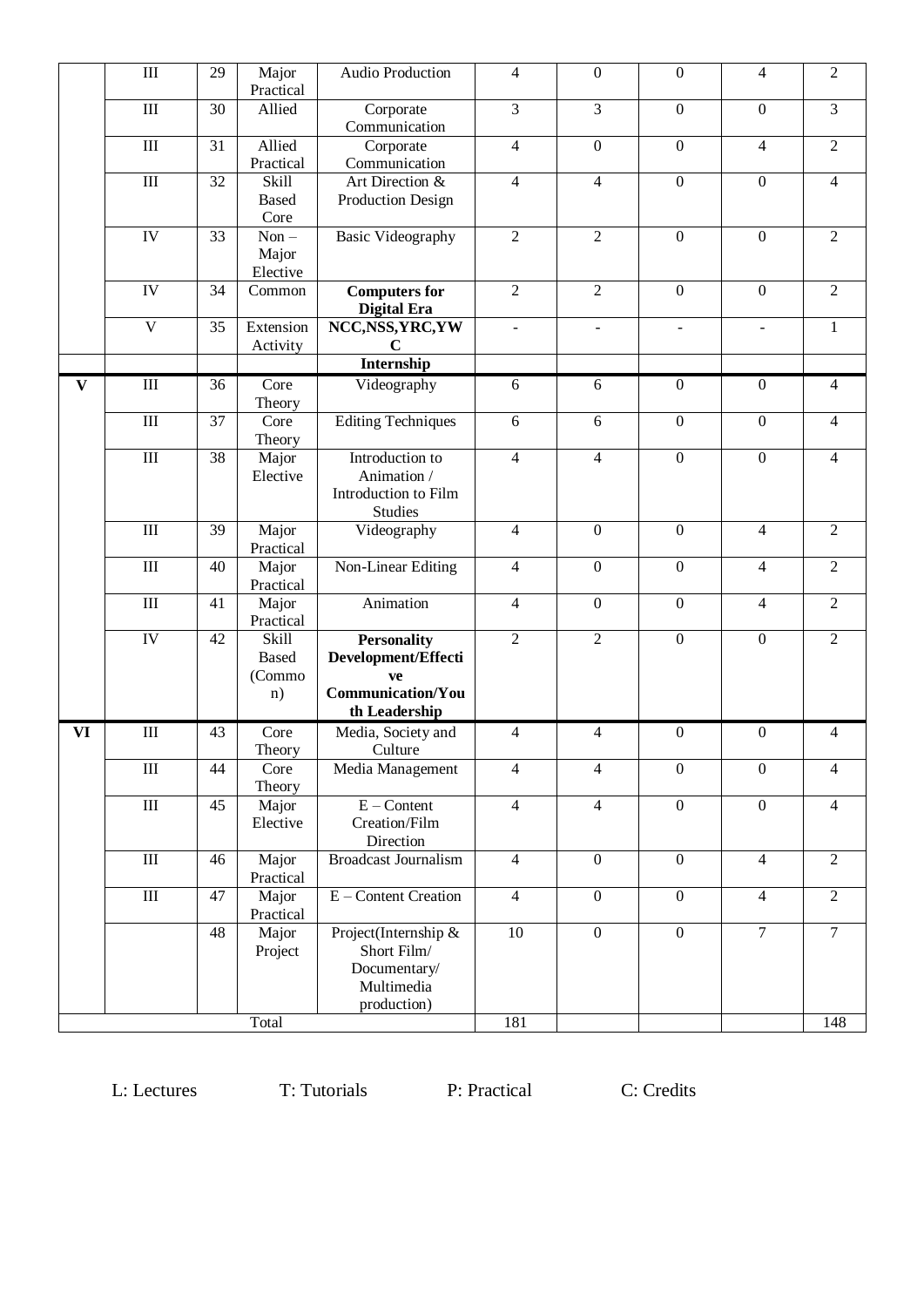|  | T | P | U |
|--|---|---|---|
|  |   |   |   |

#### **SEMESTER I**

### **INTRODUCTION TO COMMUNICATION**

### **UNIT I**

Communication – definitions, scope, forms and purpose; Intra-personal, Interpersonal, mass, organizational, non-verbal and verbal Communication – socio economic changes and the emerging trend in Communication. **(12 hrs)**

## **UNIT II**

Communication as a process. Message, Meaning, Connotation, Denotation Culture/Codes etc Levels of communication: Technical, Semantic, and Pragmatic. The semiotic landscape: language and visual communication, narrative representation. **(12 hrs)**

### **UNIT III**

Need for and the Importance of Human and Visual Communication. Communication a expression, skill and process, Understanding Communication: Noise: types of noise encoding and decoding process. - Informal and formal channels – Berlo, Lasswell, Shannon and Weaver models. **(12 hrs)**

### **UNIT IV**

Characteristics of mass communication- Functions of mass communication: information, education and entertainment – Dysfunctions of mass communication; Communication and public opinion: nature, meaning and process. **(12 hrs)**

# **UNIT V**

Communication and Culture: Global media – multi cultural content - impact on developing countries; Cross-cultural communication: problems and challenges. Policies and implications **(12 hrs)**

#### **(Total – 60 hrs)**

- Blake et al. " A Taxonomy of concepts of in Communication". Hasting House, NY, 1979.
- McQuail Dennis, "Communication Models", Longman, London, 1981.
- John R. Bitner "Mass Communication An introduction". Prentice Hall, New Jersey, 1980.
- Seetharam K.S. "Communication and culture A world view". McGraw Hill, New Delhi, 1991.
- Shukla,SK. ' Mass media and Communication'. Cybertech Publishing, New Delhi. 2006.
- Keval J. Kumar "Introduction to Mass Communication", Vipul Prakashan, Bombay. 1994.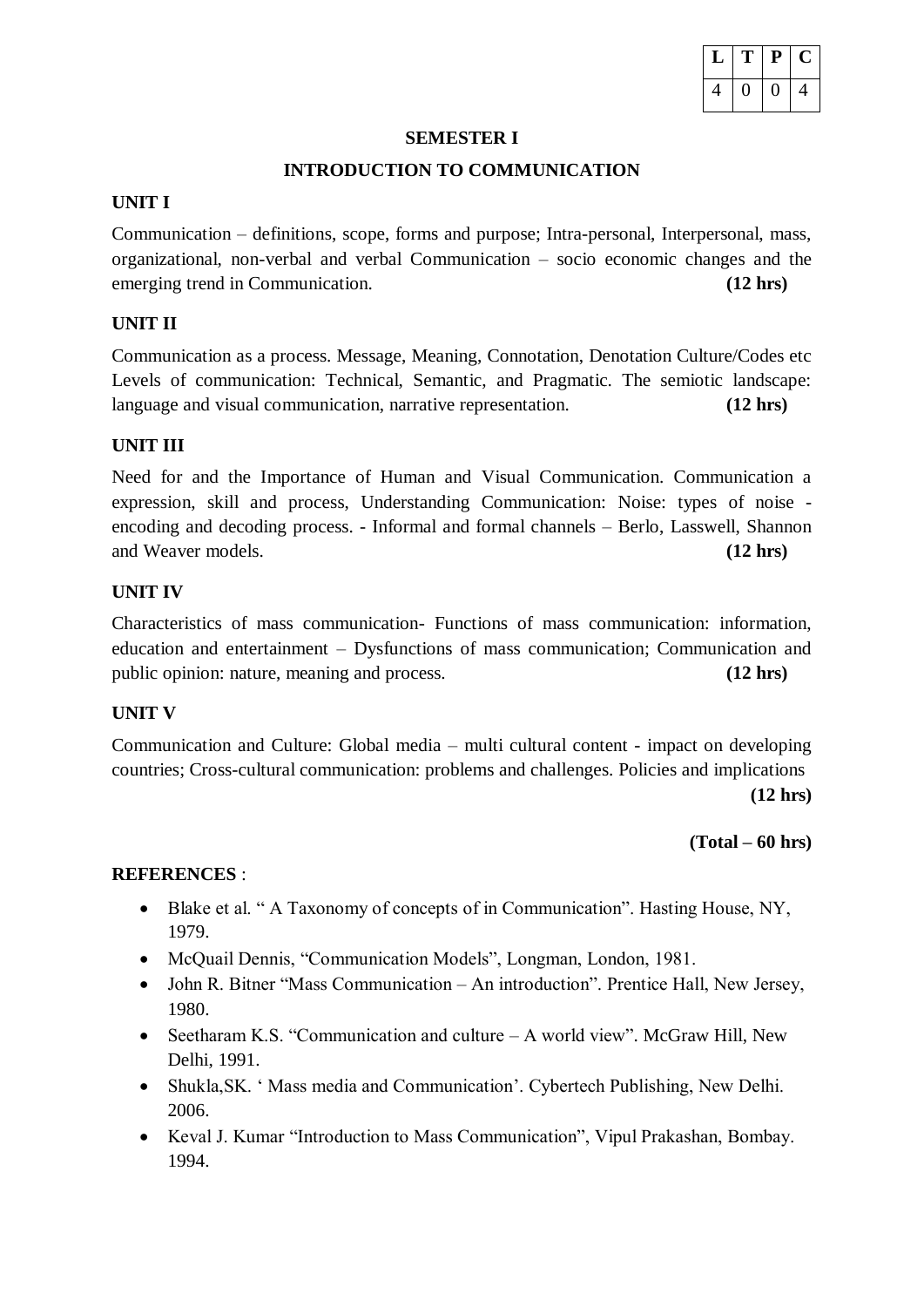

**(12 hrs)**

# **HISTORY OF MEDIA**

#### **UNIT I**

Definitions of Media and Mass Media; Traditional Forms of Media – signs, wood carving, Sound, drawings, sculptures; Folk Media – Songs, Drama, Puppet Shows, Story Telling etc.

## **UNIT II**

History of the print media; various types of print media, history of newspapers in India, reach, advantages and importance of print media. **(12 hrs)**

### **UNIT III**

Invention and Development of Radio medium, Radio Broadcasting since its inception in world and India, Radio Technology, AM and FM transmission, audience and reach. **(12 hrs) UNIT IV** 

Television – origin and development, nature, scope, audience, genre, functions of television; commercial and public service, state and private sectors' expansion; potential for future development, Prasar Bharati Broadcasting Corporation. **(12 hrs) UNITV** 

New Media – origin and development of Internet and mobile media, Growth and development of Internet communication , Nature and Scope of the new media, content generation, reach, online journalism, web TV, Podcasting, E-Publishing. **(12 hrs)**

**(Total – 60 hrs)**

#### **TEXTBOOK**

- 1. Ravindran, R.K. "Media in Development Arena", Indian Publishers & Distributors, 2000
- 2. Kumar, Keval J, "Mass Communication in India", Jaico Publishing Co., 2003
- 3. Roy, Barun, "Modern Student Journalism", Pointer Publishers, Jaipur , 2004

#### **REFERENCES**

- 1. Sharma, J.K, 'Media and Electronic Media Implications for the future", Authors Press, New Delhi, 2003
- 2. Roy, Barun,"Modern Student Journalism", Pointer Publishers, Jaipur , 2004
- 3. Straubhar, Larose, "Media Now", Thomson Wordsworth, 4th Edition, 2004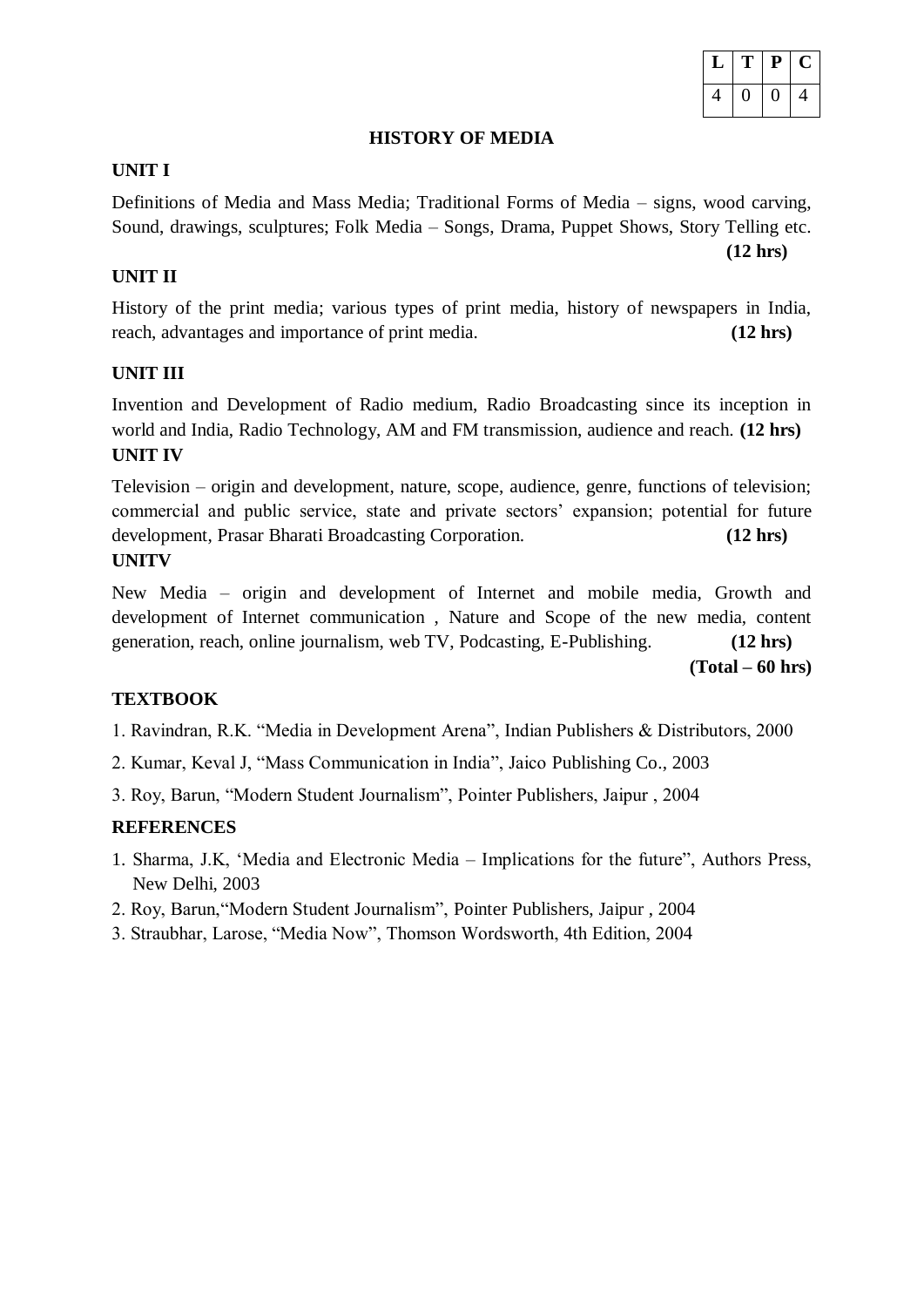### **PRACTICAL- DRAWING I**



The drawing record should contain exercises completed by each student on every practical class during the first semester with proper dates and signature of the concerned lecturer. It should contain a content page of exercises completed by individual students. The following exercises are compulsory. Each exercise should have at least 5 drawings. {Roughs also should be submitted along with the final drawings.}. All exercises must be in pencil and pen (black)

# **LIST OF EXERCISES**

- 1. Lines to express emotions
- 2. Forms and structure of basic geometrical shapes.
- 3. Patterns and Structures in day to day life.
- 4. Principles of perspectives, composition, light shade.
- 5. Birds, Animals and Human forms.
- 6. Pencil sketching.
- 7. Illustrations.
- 8. Lettering.
- 9. Logo design.
- 10. Symbols.
- 11. Scale Drawing.
- 12. Cartoons.
- 13. Poster colour.
- 14. Oil Painting.
- 15. Colour wheel.

# **TEXTBOOKS**

1. Luca Botturi, Todd Stubbs,Hand book of Visual Languages for Instructional Design: Theories and Practices , Idea Group,2008

- 2. Wilbert Verhest, Sculpture Tool Materials and Techniques, Prentice Hall,2006
- 3. MilindMulick–Jyotsna Prakashan,WaterColour, Pune,2001

4. Raviraj,A Grammar Book of ART & DESIGN , NewCentury Book House Pvt Ltd, Chennai,2008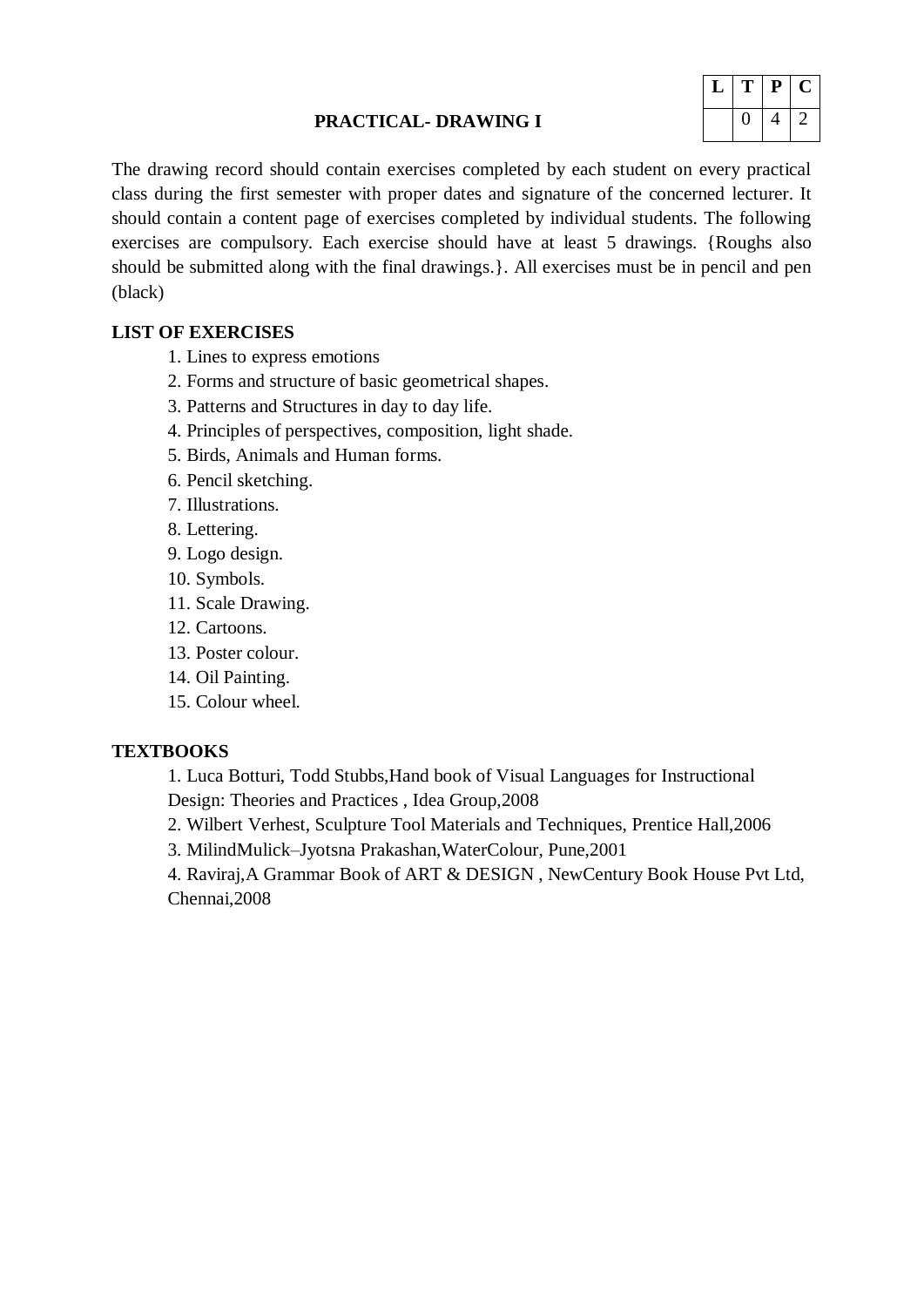| ı | ₽ | L |
|---|---|---|
|   |   |   |

#### **PSYCHOLOGY I**

#### **UNIT I**

# **INTRODUCTION**

Definition & Goals of Psychology – Methods of Psychology: Experiment, Observation, Interview, Questionnaire & Case Study **(9 hrs)**

# **UNIT II**

# **PERCEPTION**

Perceiving ourselves: self-concept, self-esteem, self-presentation and self-expression Perceiving others: Forming impressions: Role of non-verbal cues, group stereotypes, and central triads – Primacy and recency effects – Attribution of causality **(9 hrs)**

# **UNIT III**

# **LEARNING**

Classical & Operant Conditioning: Basic Processes: Extinction, Spontaneous recovery, Generalisation and Discrimination – Transfer of Training – Reinforcement Schedules – Verbal Learning – Cognition in Learning – Motivational and cognitive influences on Learning – Observational Learning **(9 hrs)**

# **UNIT IV**

# **MOTIVATION & AGGRESSION**

Motivation: Physiological basis of motivation –Theories of motivation – Aggression: Definition, nature and characteristics – Social and personal determinants of aggression – Prevention and control of aggression. **(9 hrs)** 

# **UNIT V**

# **EMOTION & STRESS**

Emotion – Definition and nature – Approaches to emotion: Arousal, activation, cognitive and differential theories of emotion – non verbal communication and emotion; Stress: Definition and nature – causes and consequences of stress **(9 hrs)**

**(Total – 45)**

# **TEXTBOOKS:**

- 1. Robert A. Baron (2002), Psychology,  $5<sup>th</sup>$  Edition, Prentice Hall, India.
- 2. Robert S.Feldman (2004) Understanding Psychology  $6<sup>th</sup>$  Edition Tata McGraw Hill.
- 3. Baron,R.A., & Byrne, D. Social Psychology ( 9th ed). Delhi : Pearson education,2000.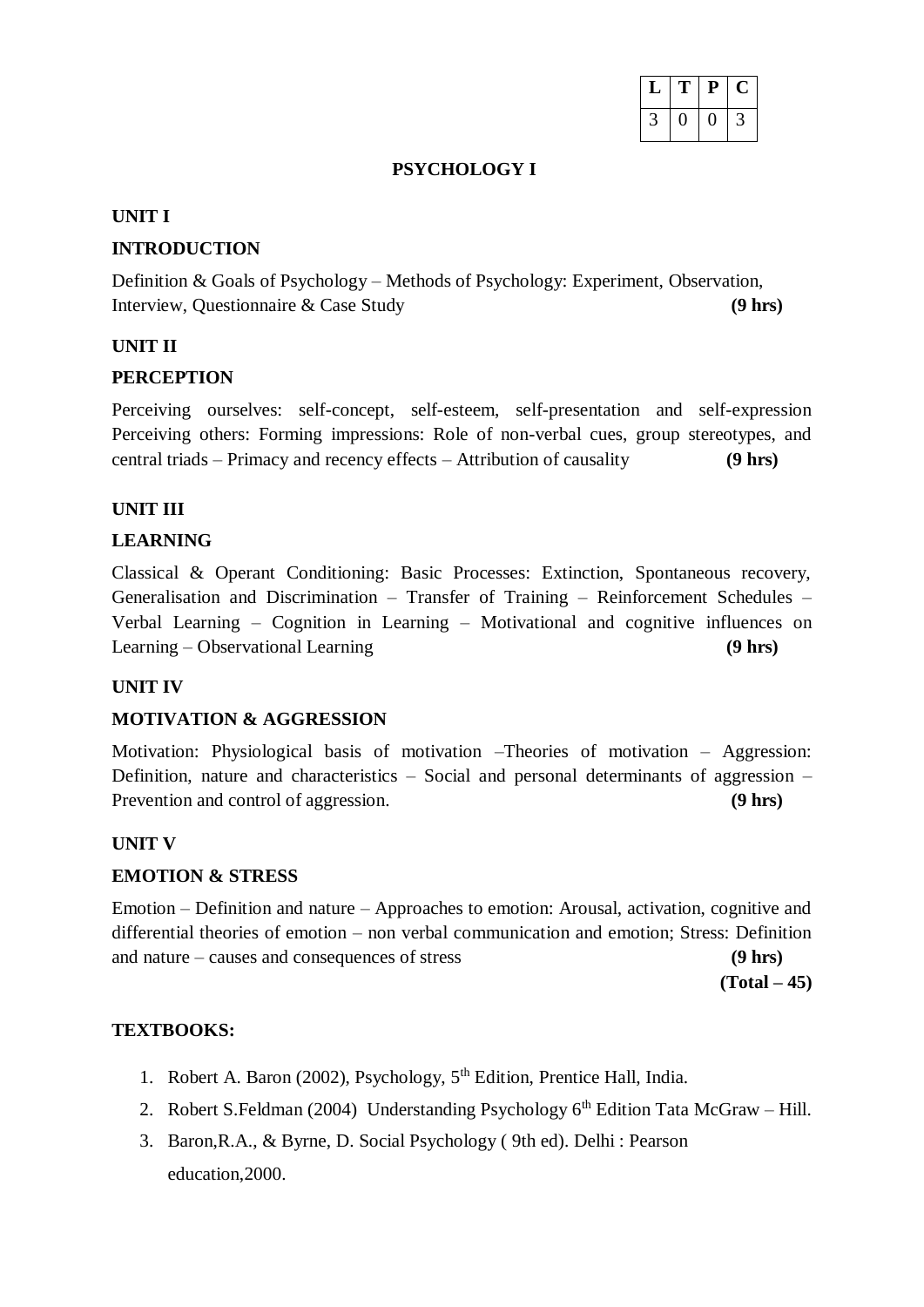| T | P | L. |
|---|---|----|
|   |   |    |

# **PSYCHOLOGY PRACTICAL I**

# **UNIT I: ATTENTION**

- 1. Free and directed observation
- 2. Division of attention
- 3. Effect of distraction

## **UNIT II: PERCEPTION**

- 1. Gestalt principles of perception
- 2. Stroop effect
- 3. Illusion effect

## **UNIT III: LEARNING**

- 1. Habit interference
- 2. Bilateral Transfer
- 3. Paired Associate learning

# **UNIT IV: THINKING**

- 1. Concept formation
- 2. Creativity
- 3. Problem Solving

## **UNIT V: MEMORY**

- 1. Effect of meaning on retention
- 2. Effect of Cueing / priming on recall
- 3. Effect of Chunking on recall

The course teacher should select any 5 from the list, making sure that at least one is selected from each unit.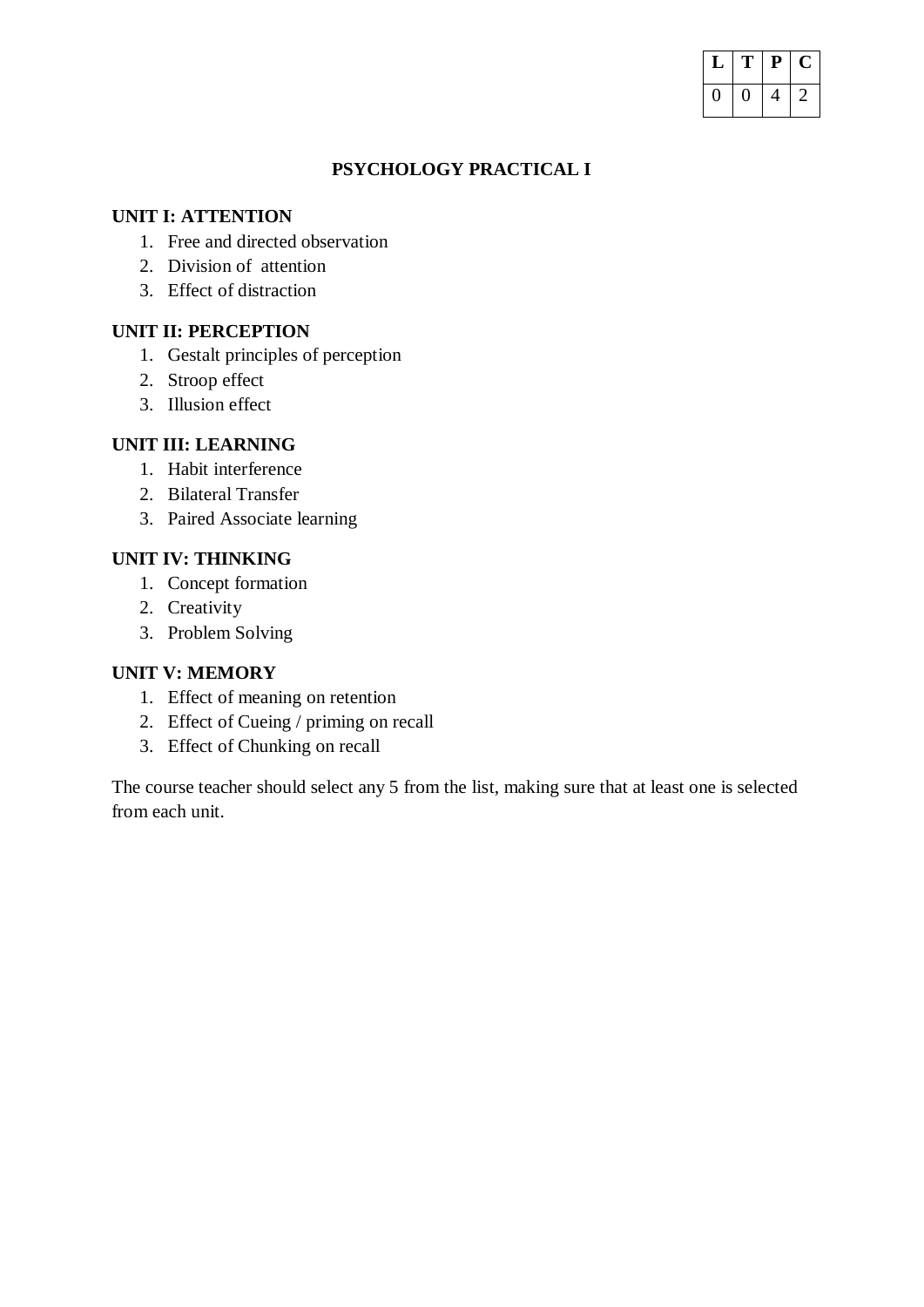| T | P | L.       |
|---|---|----------|
| П | O | <u>л</u> |

#### **SEMESTER II**

#### **PRINCIPLES OF JOURNALISM**

# **UNIT I**

Journalism: Definitions, Nature, Scope, Functions. Principles of Journalism. Glossary of Print Media. **(12 hrs)**

# **UNIT II**

Kinds of Journalism: Development Journalism, Community Journalism, Tabloid Journalism. Kannada Journalism: Origin, Growth and Development. **(12 hrs)**

# **UNIT III**

Press in India: A brief Review of the Evolution of Indian Press, with reference to J A Hickey, Raja Ram Mohan Roy, James Silk Buckingham, M K Gandhi, S. Sadanand and B G Horniman. **(12 hrs)**

# **UNIT IV**

Review of newspaper and periodicals contents. Photo Journalism. Cartoons. News Agencies. Professional Press Organizations. **(12 hrs)**

# **UNIT V**

Theories and Principles of Editing, Preparing good copies for Newspaper, Magazine & other, Introduction to editing symbol, proof reading symbols & Copy desk, Role and functions and responsibilities of Copy editor. **(12 hrs)**

**(Total – 60 hrs)**

# **REFERENCES**

- 1. B N Ahuja: History of Indian Press Growth of Newspapers in India, Surjeet Publications,
- 2. Delhi, 2009
- 3. D S Mehta: Mass Communication and Journalism in India, Aliied Publishers Pvt Ltd.,
- 4. Mumbai,2006
- 5. William L. Rivers: The Mass Media: Reporting Writing Editing, Harper & Row, 1975
- 6. F. Fraser Bond: An Introduction to Journalism, The Macmillan Company, 1954
- 7. Nadig Krishnamurthy: Indian Journalism, Prasaranga, Mysore University, Mysore, 1966
- 8. Rangaswami Parthasarathy: Journalism in India, Sterling Publications Pvt. Ltd., 1997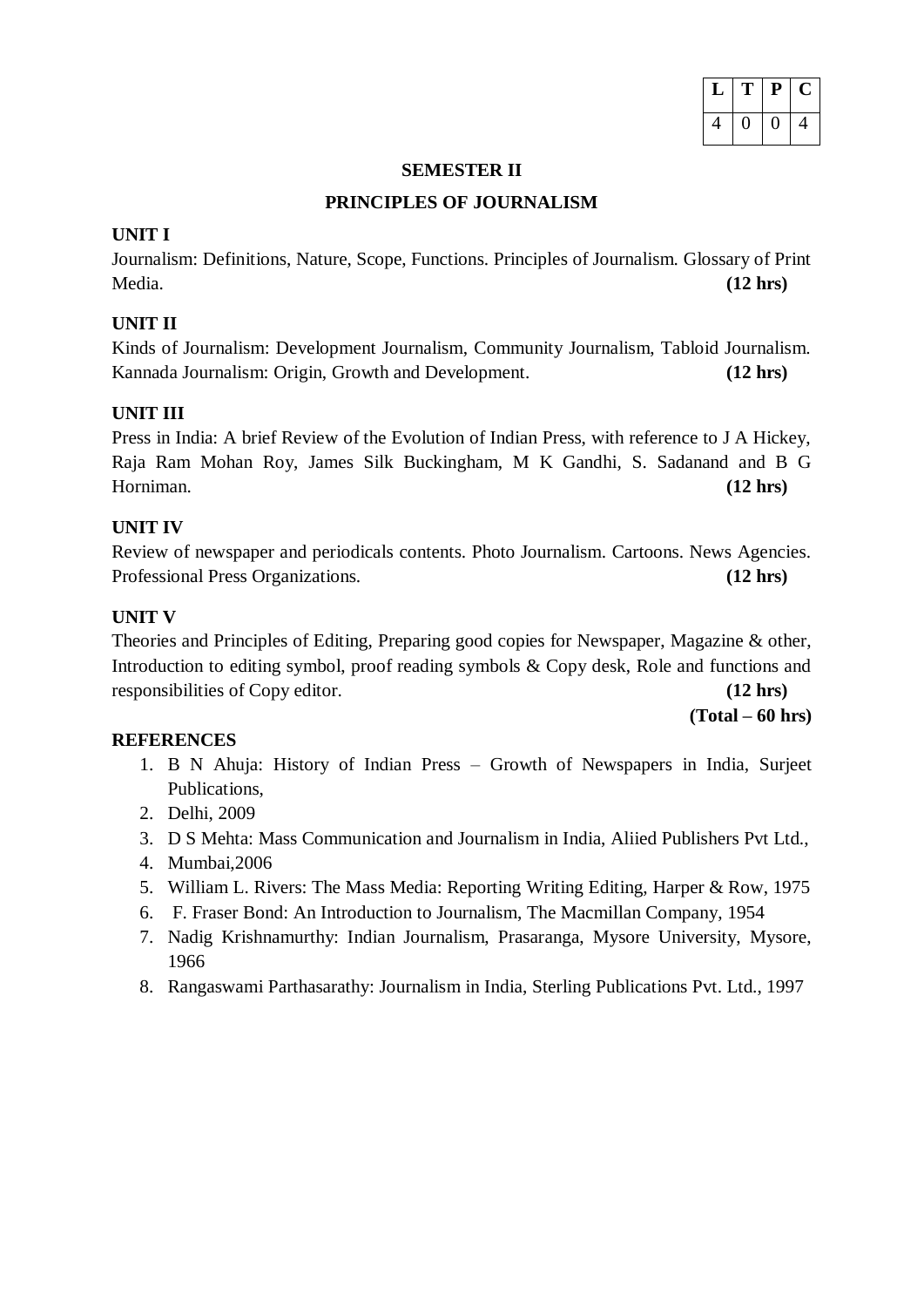### **WRITING FOR MEDIA**

# $L$  | **T** | **P** | **C**  $4 | 0 | 0 | 4$

# **UNIT I**

Understanding what makes News – copy editing symbols – the characteristics of news – writing for interview –types of leads – writing obituaries – editorials – Writing feature stories – News writing. **(12 hrs)**

# **UNIT II**

Characteristic of radio – planning and scripting for educational radio programme – writing for radio – context of radio station – cue materials – news reading and presentation – write a script for radio programme. **(12 hrs) (12 hrs)** 

# **UNIT III**

Understanding and using the internet – a brief history – search engine – ethical consideration – online journalism – how it differs from print and electronic journalism – content developing using links, texts. **(12 hrs)**

# **UNIT IV**

TV news gathering  $-$  good points about writing for  $TV -$  News story format  $-$  Basic news scripts in TV – types of stories – ethics for TV channel – script and visual SYNC for a news story. **(12 hrs)**

# **UNIT V**

Layout design of the magazine – difference between newspaper and magazine layout – collection of articles – approval of articles – correction – final work of magazine – publishing of the magazine. **(12 hrs)**

**(Total – 60 hrs)**

# **REFERENCE BOOKS:**

- 1. Sunny Thomas, Writing for the Media, Career Information & Guidance
- 2. Usha Raman, Writing for the Media, Oxford University Press, 2010
- 3. Fred Fedler, John .R.Bender, Reporting for the media, Oxford University press, New York, 2000
- 4. Writing for Broadcast journalist, Thompson, rick. London: Routledge,2005.
- 5. Writing for Television, Radio and New media. 8th ed. Belmont: Wadsworth Publishing Company,1992.
- 6. Writing for Television, Kelsey, Gerald. Unisrar,2004.
- 7. Writing the News:Print Journalism in the electronic age. New York : Hasting House Publishers,1977,Fox,Walter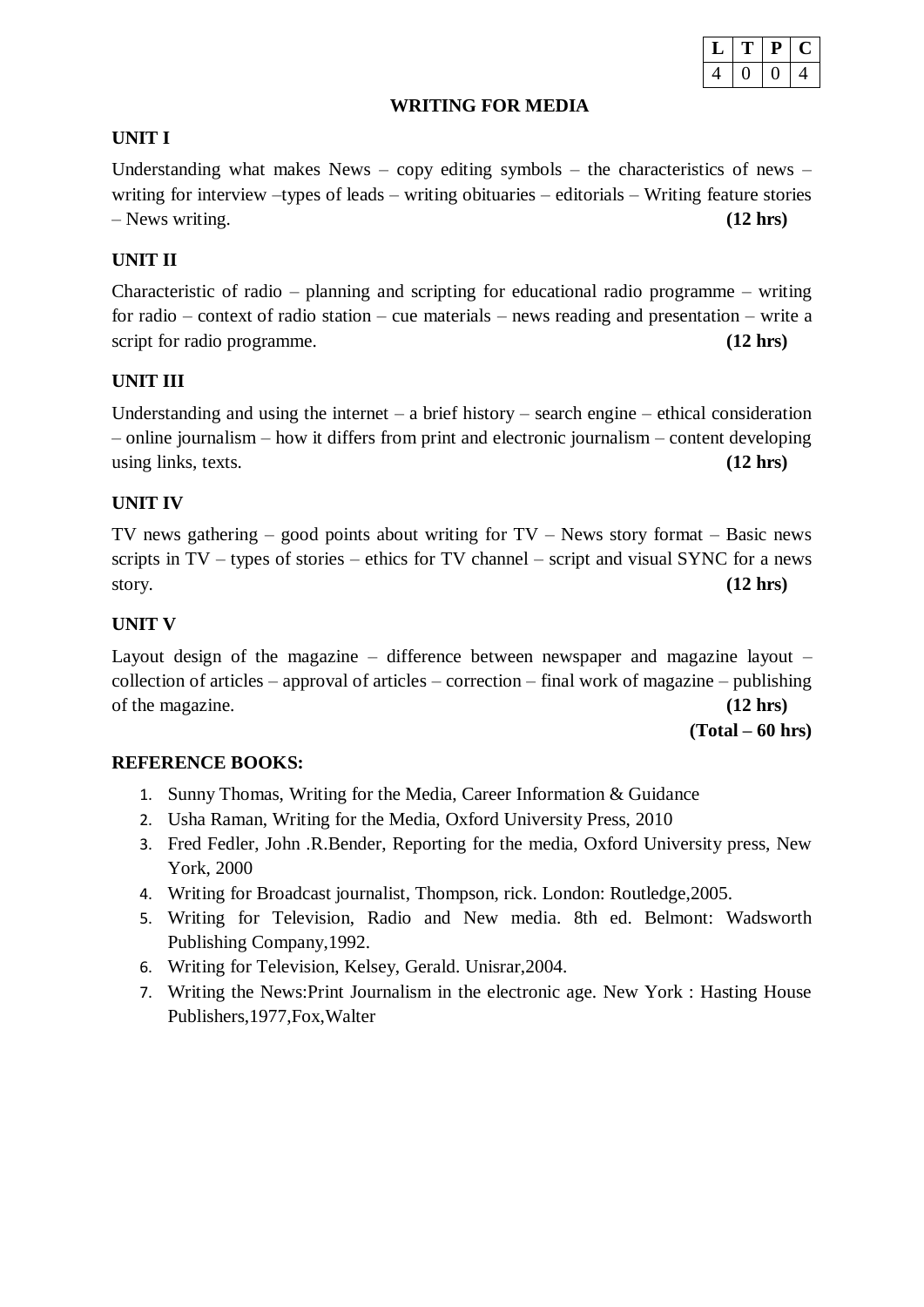# **PRACTICAL- DRAWING II**

| т | Р. | U |
|---|----|---|
| U | 4  |   |

The drawing record should contain exercises completed by each student on every practical class during the first semester with proper dates and signature of the concerned lecturer. It should contain a content page of exercises completed by individual students. The following exercises are compulsory. All exercises must be in pencil and in different medium -charcoal, watercolour, pastels, and oil paints. Each exercise should have at least 5 drawings. {Roughs also should be submitted along with the final drawings.}. All exercises must be in pencil and in different medium -charcoal, watercolour, pastels, Oil paints. Each exercise should have at least 5 drawings. {Roughs also should be submitted along with the final drawings.). General form and Gesture- Drawing from cast & figure – light and shade, Basic Proportions, Balance – Standing still or motion – gravity and perspective, shape making- Basic Shapes and procedures, Study of Eye, Study of Nose, Study of Ear and body.

### **PRACTICLES**

- $\triangleright$  Composition with light and shadow
- $\triangleright$  Perspective drawing
- $\triangleright$  Face mask making
- $\triangleright$  Complete drawings that work the basic principles of one and 2-point perspective in order to render 3-D objects more accurately.
- $\triangleright$  Human forms.
- > Drawing portraits and self-portraits
- $\triangleright$  Gestural drawing
- $\triangleright$  Upside-down drawing
- $\triangleright$  Drawing negative spaces
- $\triangleright$  Non-dominant hand drawing

#### **TEXTBOOKS/ REFERENCES:**

- 1. Edouard Lanteri, Modeling and Sculpting the Human Figure, Dover Publications, New York.
- 2. Foster, W. (1989). Human Anatomy. Laguna Hills, CA: Walter Foster Publications.
- 3. Raviraj,A Grammar Book of ART & DESIGN, Published by NewCentury Book House Pvt Ltd, Chennai,2008
- 4. Gene A Mittler, James Howze Macmillan/McGraw-Hill ,Creating and Understanding Drawings , New York , 1989
- 5. Commercial Art Techniques –by Raviraj 1994 New century Book HousePvt Ltd, Chennai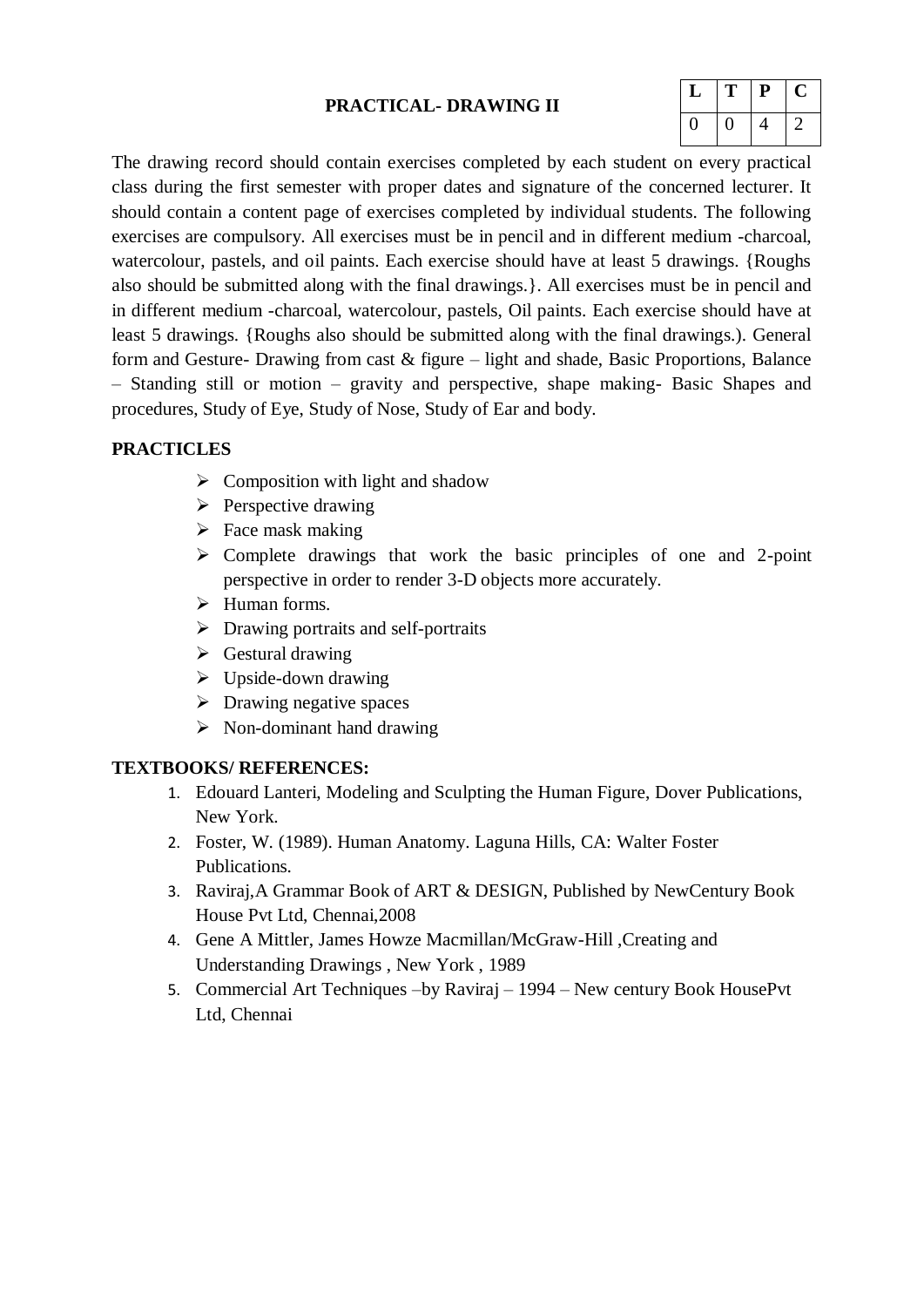# **PSYCHOLOGY II**

| ш | Р | ¢. |
|---|---|----|
|   |   |    |

# **UNIT I ATTITUDES**

Definition, nature and functions of attitudes – Attitude and behaviour – Theory of reasoned and planned behaviour. **(9 hrs)**

# **UNIT II PERSONALITY**

Definition, nature and characteristics - Biological and Socio cultural determinants - Essential Components of Personality Theory - Genetic influence - Person by situation interaction.

**(9 hrs)**

# **UNITI II INTERPERSONAL ATTRACTION: MEETING, LIKING BECOMING ACQUAINTED**

Internal Determinants of Attraction: The Need to Affiliate and the Basic Role of Affect: The Importance of Affiliation for Human Existence – Affect as a Basic Response System – Affect and Attraction – Attraction Relationship; External Determinants of Attraction: Proximity and Observable Characteristics: The Power of Proximity **(9 hrs)**

# **UNIT IV**

# **GROUPS AND LEADERSHIP**

Group, structure and function – Social facilitation – Social loafing – Conformity – Group cohesiveness – Norms and decision making – Leadership: Definition and functions – Trait, situational, interactional and contingency approaches to leadership – leadership effectiveness – Charismatic leadership **(9 hrs)**

# **UNIT V**

# **PROSOCIAL BEHAVIOUR**

Cooperation and helping – Personal, situational and socio-cultural determinants – Bystander effect – Theoretical explanations **(9 hrs)**

**(Total – 45 hrs)**

# **TEXTBOOKS:**

- 1. Robert A. Baron (2002), Psychology,  $5<sup>th</sup>$  Edition, Prentice Hall, India.
- 2. Robert S.Feldman (2004) Understanding Psychology  $6<sup>th</sup>$  Edition Tata McGraw Hill.
- 3. Baron,R.A., & Byrne, D. Social Psychology ( 9th ed). Delhi : Pearson education,2000.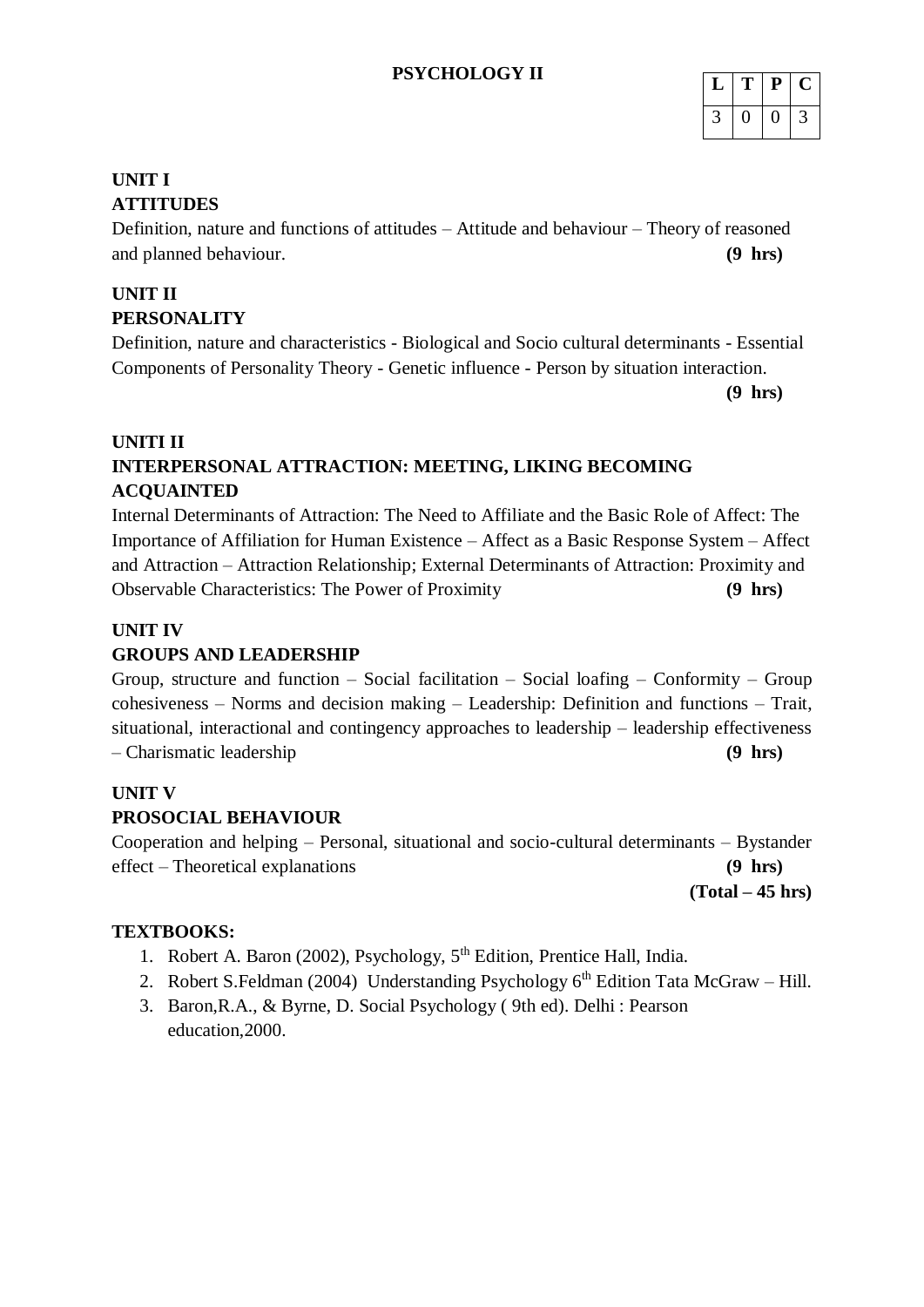# **PSYCHOLOGY PRACTICAL II**

| п | ₽ | L |
|---|---|---|
|   |   |   |

# **UNIT I MOTIVATION**

- 1. Level of Aspiration
- 2. Social Motives
- 3. Academic Motivation

# **UNIT II**

# **HEALTH & WELLBEING**

- 1. Academic Stress
- 2. Type A/B Personality
- 3. Health Behaviors

# **UNIT III ATTITUDES & INTERESTS**

- 1. Social Distance Scale
- 2. Interest Inventory
- 3. Attitude & Opinion Survey

## **UNIT IV APTITUDE**

- 1. Spatial Perception Ability Test
- 2. Speed & Accuracy Tests (Tweezer's Dexterity)
- 3. Speed & Accuracy Tests (Finger Dexterity)

# **UNIT V**

# **LEADERSHP**

- 1. Personal Self efficacy
- 2. Leadership Preference Scale
- 3. Leadership Effectiveness Scale

The course teacher should select any 5 from the list, making sure that at least one is selected from each unit.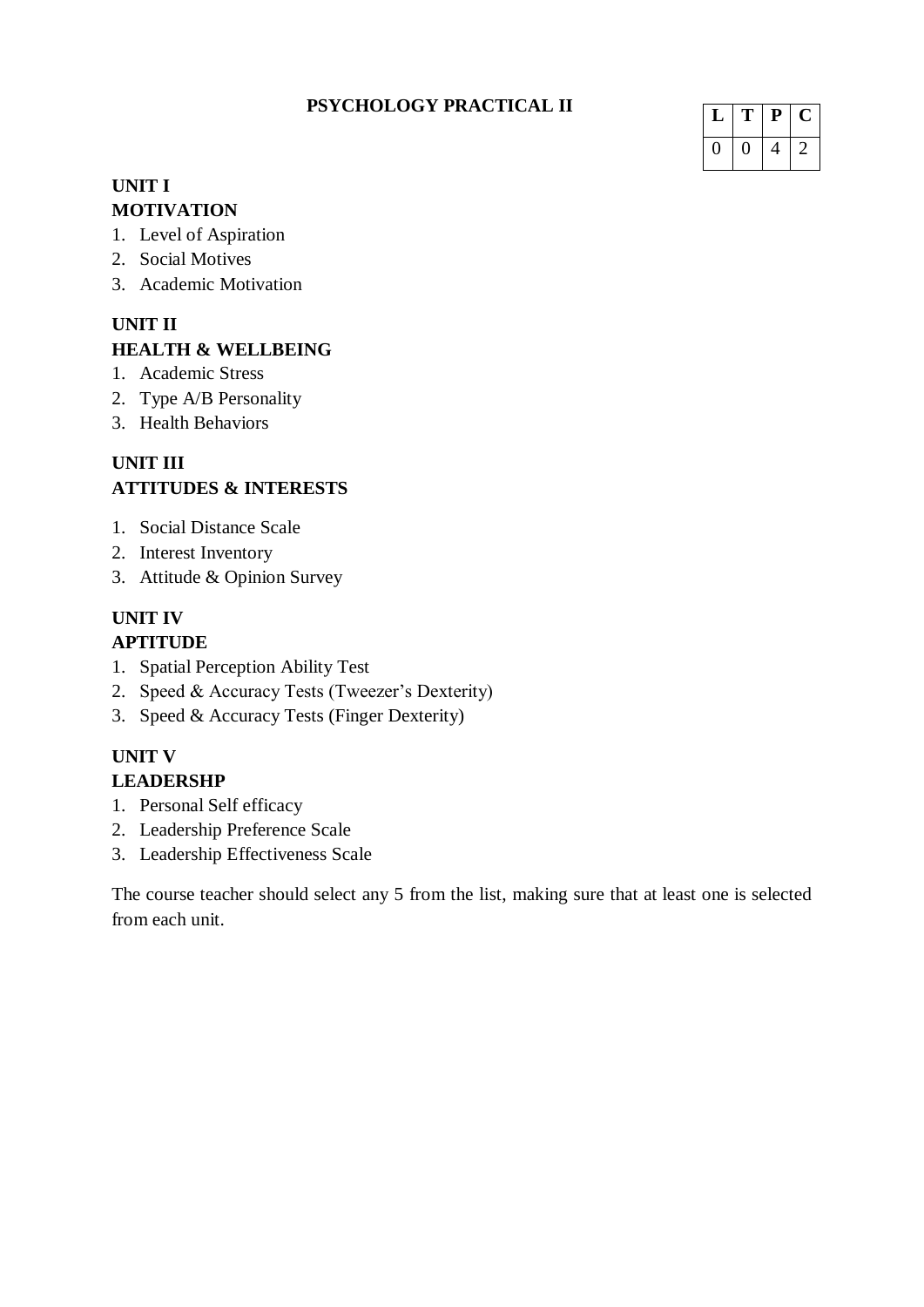# **SEMESTER III**

# **PHOTOGRAPY**

|   | T) | P | l. |
|---|----|---|----|
| 4 | 0  | U | 4  |

## **OBJECTIVE**:

The objective of this course is to provide students with an understanding of the technical processes of handling photography camera, to learn the nuances of using the digital processes to creative pictures.

# **UNIT I**

History of Photography, Human Eye and Camera, Basics of Camera (aperture, shutter speed, ISO, depth of field etc.,), Types of Camera – structure and function of camera. **14 L**

# **UNIT II**

Principles of lens: Types of lenses for photography, - Wide angle, Normal, and Long focal length lenses – Focal length, Focus and depth of field. **12 L**

# **UNIT III**

Understanding lighting — indoor and outdoor, Exposing and Focusing, Types of lighting, Natural and Artificial Lights, Controlling lights, Exposure Meters, Differential focus, Filters, Flashes. **12 L**

# **UNIT IV**

Storage Devices: Films for B&W photography – film speed, Memory card : Memory card types, Card Speed, Color Correction, Photo Editing Software's. **12 L**

# **UNIT V**

Principles of Composition and Aesthetics. Basics of photo-journalism, Photo-features, Photo - essays, Writing captions, Visual storytelling. Photography for advertising-Consumer and industrial. Planning a shoot-studio, location, set props and casting. **10 L**

- 1. Michael Langford: Basic Photography, Focal Press.
- 2. John Constantine and Julia Valice, The Thames-Hudson Manuel of Professional Photography, Thames-Hudson, London, 1983.
- 3. Alain Solomon, Advertising Photography, American Photographic Publishing and Imprint of Watson Guptill Publication, New York, 1987.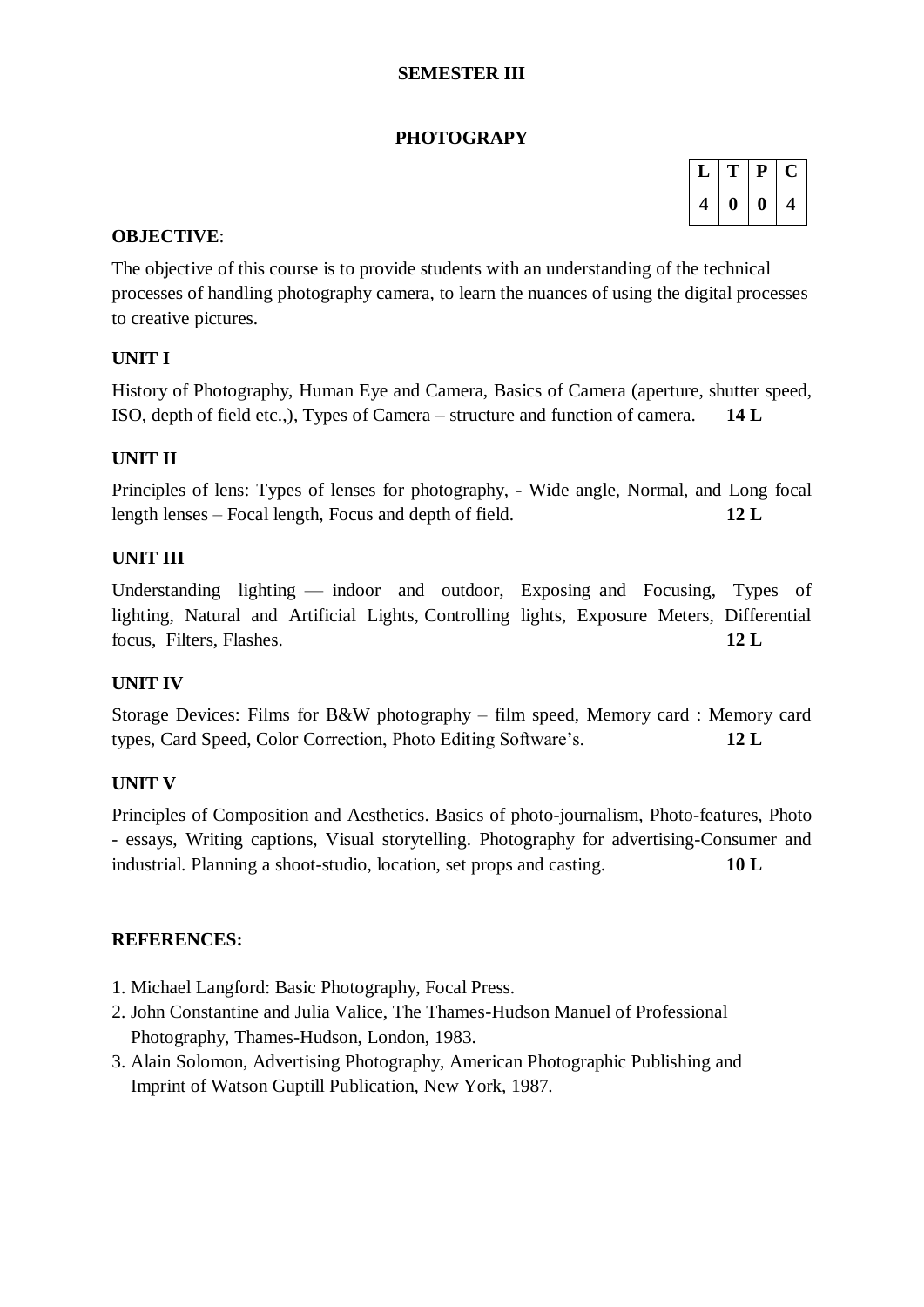## **PHOTOGRAPHY**

|           | т | Р | U |
|-----------|---|---|---|
| <b>II</b> | O |   |   |

Photography record should contain at least 15 black and white and 15 color photographs. Each exercise should include all the necessary details (color, exposure time, lens type etc.). Final practical examination will test student's knowledge on photography (either as a viva or written exam or practical work on fundamentals of photography). Following themes should be covered (minimum)

- 1. Still life
- 2. Portrait
- 3. Children
- 4. Silhouette
- 5. Lighting Techniques
- 6. Product Indoor, Outdoor
- 7. Advertising Photography
- 8. Architecture- Interior, Exterior
- 9. Environmental Photography
- 10. Photographs on Human Interest
- 11. Photographs on Foods and Beverage
- 12. Wildlife Photography
- 13. Multiple Exposures
- 14. Special effects
- 15. Photo Essay on Developmental Activities
- 16. Photojournalism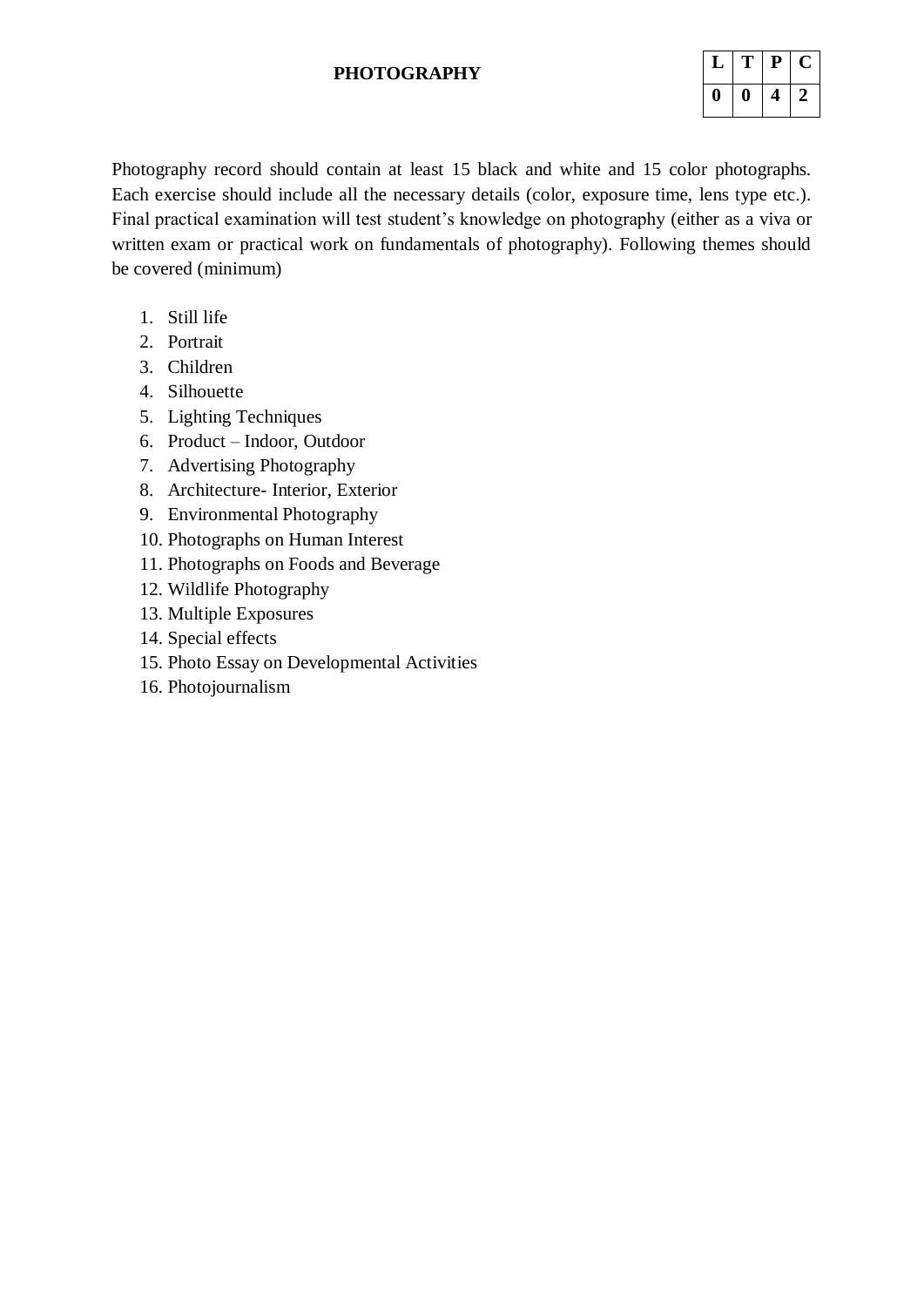## **FUNDAMENTALS OF ADVERTISING**

| L | Ш | Р | τ. |
|---|---|---|----|
| 3 | O | o | 3  |

#### **OBJECTIVE**:

To understand the basics of Advertising to apply the techniques in Advertising Industry, by learning the techniques of advertising principles.

# **UNIT I**

Definition, Origin & Growth – Nature & Scope of Advertising, roles of advertising, Social, Communication, and Marketing& Economic- functions of advertising. **10 L**

# **UNIT II**

Functions of advertising: economic impact — informative function — persuasive function billiard-ball principle — abundance principle — AIDA model. **10 L**

# **UNIT III**

Latest trends in advertising (India & abroad) – Ad agency & types, Structure of small, medium & big agencies, functions, services- legal aspects & ethical issues. **09 L**

# **UNIT IV**

Client Brief, Account Planning, Creative Strategy & Brief, Communication Plan, Brand management – Positioning, Brand personality, Brand image, Brand equity, Case studies.

**08 L**

# **UNIT V**

Conceptualization & Ideation. Translation of ideas to campaigns, visualization designing & layout, coy writing – types of headlines, body copy base lives, slogans. Logos & trademarks.

**08 L**

- 1. Sandage, frylruger and Rotzoll (1996): Advertising theory and Practice. AAITBS Publishers.
- 2. Mohan: Advertising Management: Concepts & Cases. Late McGraw Hiss
- 3. Jewler, E (1998): Creative strategy in Advertising. Thomson leasning.
- 4. Sotakki, C.N: Advertising. Kalyani Publishers.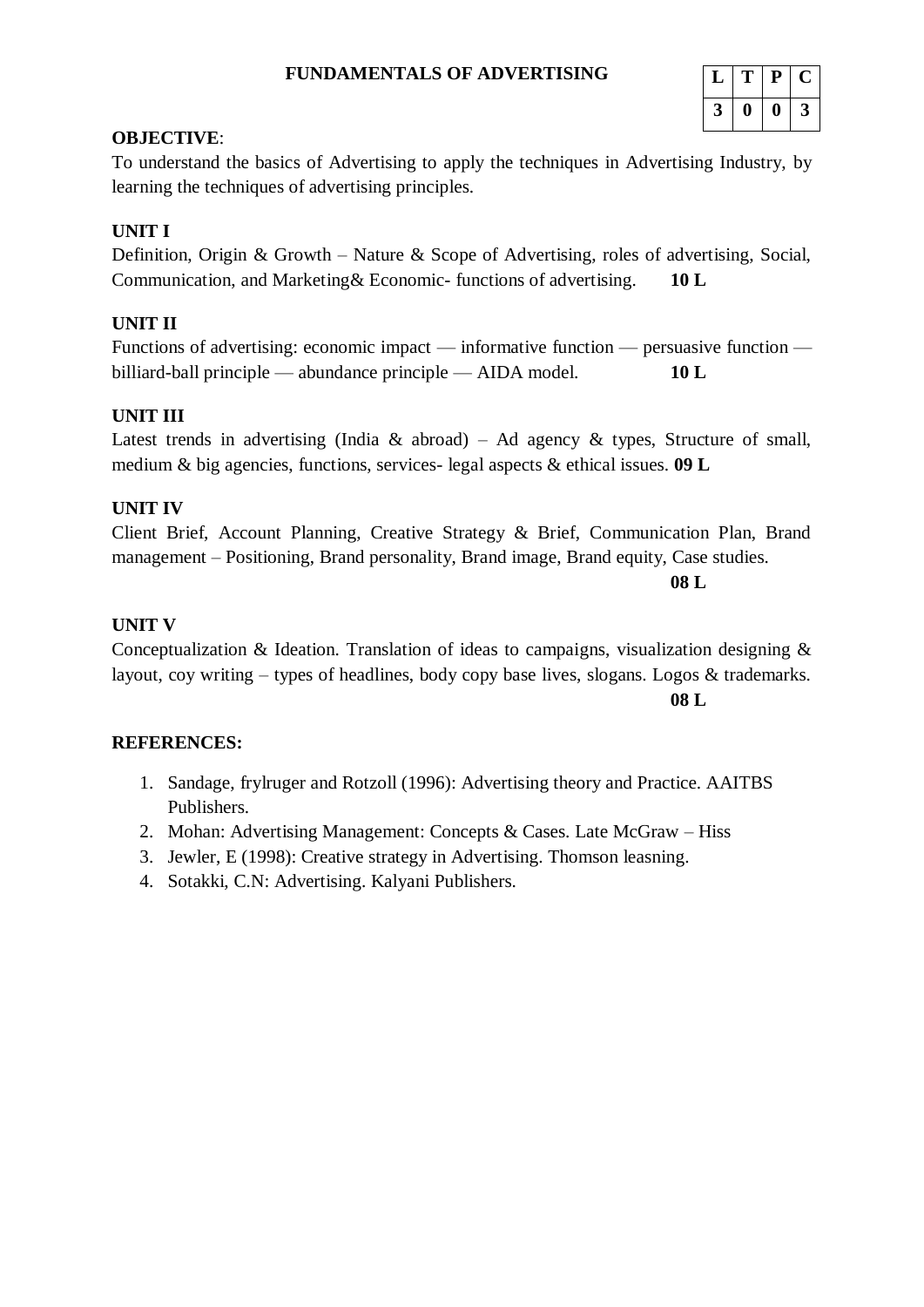|   | T | P | C  |
|---|---|---|----|
| 1 | Ш |   | 7. |

# **CASE STUDIES ON ADVERTISING**

Student has to enhance the knowledge on the basics of Ad Writing; critically assess the use of rhetoric in an array of advertising. To analyse the print and visual medium advertisement some case studies on advertising to be accessed. The student has to compose ad copy, write a script for audio visual medium. Evaluation will be based on record, class works/completed assignments, copy writing advertisements of their own choice; logo, headlines, positioning slogan, body text etc.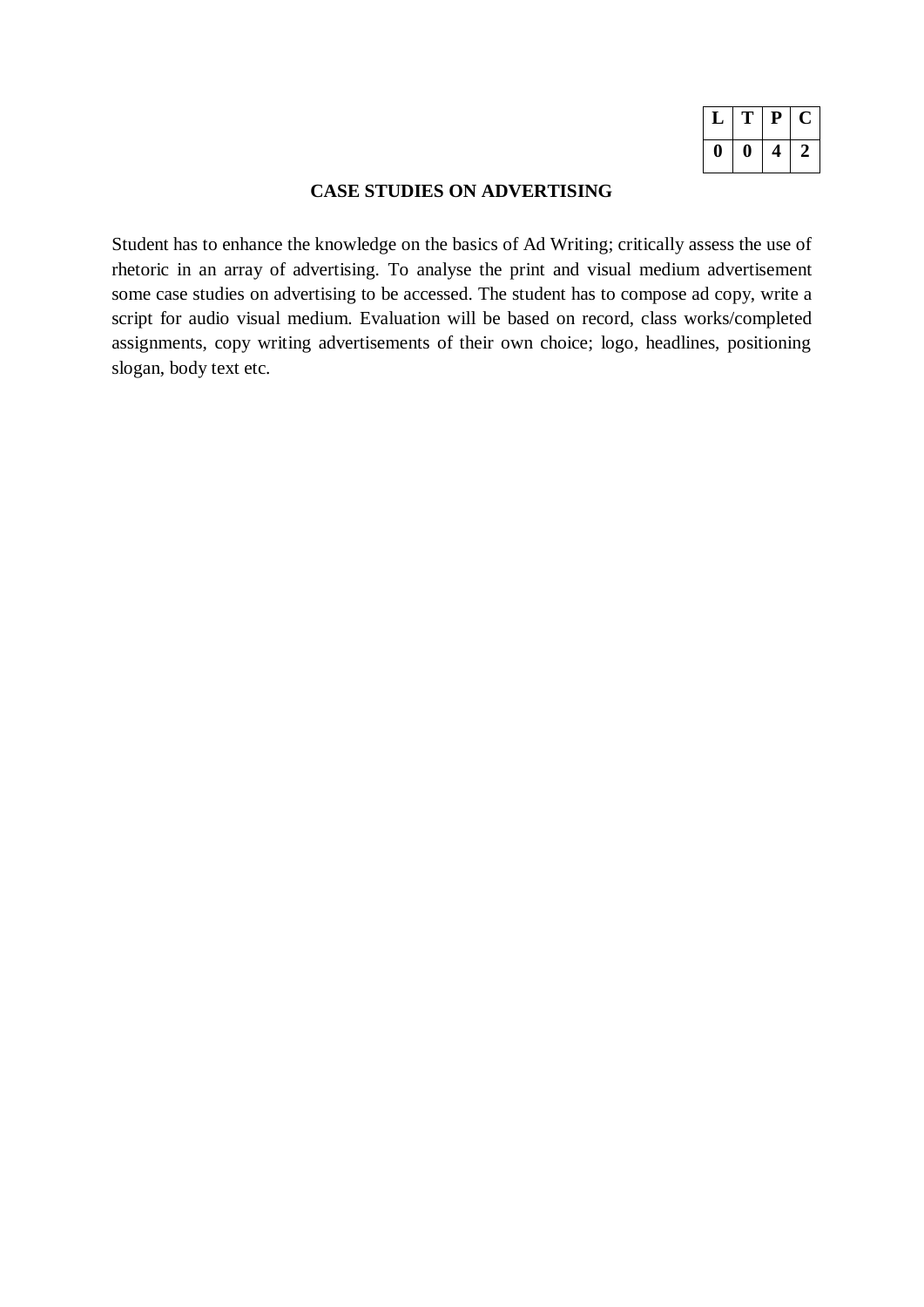### **PUBLIC SPEAKING**

#### **OBJECTIVE:**

To study the importance of communication in personal and professional environments and to gain experience of interpersonal, group and public communication to excel as a good public speaker.

# **UNIT I**

Introduction to public speaking: Eloquence or skill in making speeches to the public, Famous public orators and their speeches, Preparing to Speak-Researching Your Subject-Organizing Your Speech-Preparing Supporting Materials-Using Language Effectively-Presenting Your Speech. **14L**

# **UNIT II**

Importance of body language in public speaking, Types of body language. How to use body language in public speaking, Linguistic and paralinguistic features of public presentations. Introductory -Informative–Persuasive –Special Occasions –Vote of Thanks **14 L**

# **UNIT III**

Debating skills –Prepare –Practice –Perform –Express Vs Impress **10L**

# **UNIT IV**

Analysis of famous and historic speeches from sections of literature and media –Impromptu talks **10 L**

# **UNIT V**

.

The importance of audience in public speaking. The psychology of audience. Dealing with your audience, analyzing your audience, making your audience to listen. **12 L**

- 1. Carmine Gallo, "Talk Like TED", General Non Fiction (2014).
- 2. Dale Carnegie, "Public Speaking For Success", Manjul Publishing House (2008).
- 3. Dale Carnegie, "How To Develop Self Confidence And Influence People By Public Speaking", Pocket Books (1991).
- 4. Dale Carnegie, "The Quick And Easy Way To Effective Speaking", Pocket Books (1990)

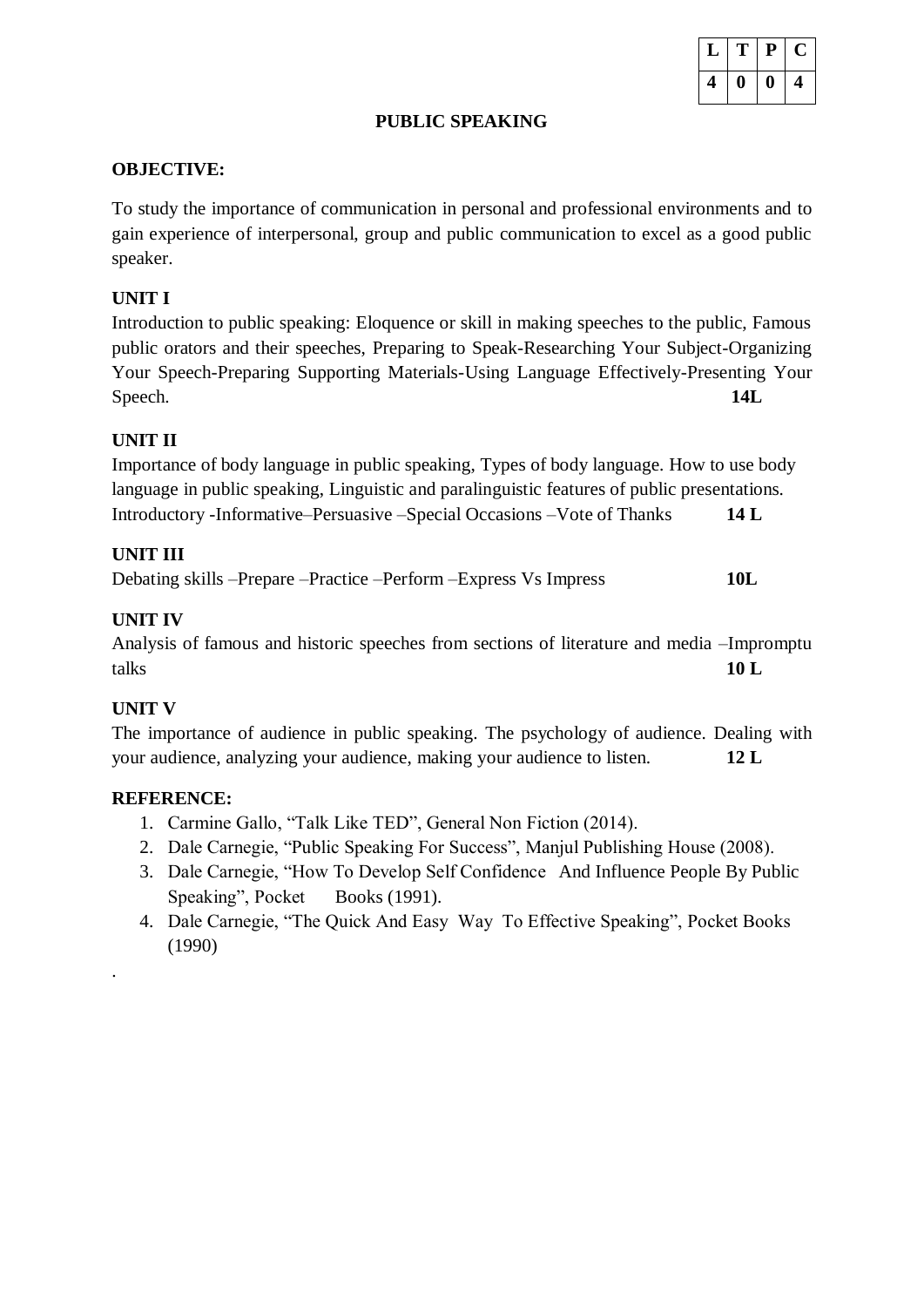

#### **BASIC PHOTOGRAPHY**

#### **OBJECTIVE:**

To introduce students to the basics of photography. To help them develop the skills involved in taking better photographs.

# **UNIT I**

Introduction to Photography, Characteristics of light, Human Eye and Camera – structure and function of camera, Exposure – focusing, aperture, shutter speed, Depth of field. Basic shots, angle, and view. 7 **L**

### **UNIT II**

Types of camera, Lens and its function, types of lenses and their use, Different styles of Photography – Portrait, Landscape and Documentary. **7 L**

### **UNIT III**

Sources of Light – Nature, Artificial and Available. Lighting techniques – three point lighting. – Electronic flash and artificial lights, Light meters, Different kinds of filters. **6 L**

### **UNIT IV**

Films, film speed and types of film, Papers - kinds of paper, developing and printing. Accessories used in photography. **5 L**

# **UNIT V**

Digital photography, memory storage, resolution; understanding exposure and controls, Transferring image to PC, file formats, managing digital pictures. **5 L**

- 1. Julian Calder, John Garrett (1999). The 35 mm Photographer's Handbook, Marshall Editions Limited, London,
- 2. The Focal Encyclopaedia of Photography: Richard Zakia, Leatie Stroebel
- 3. Dave Johnson (2001). How to do everything with your Digital Camera, Tata McGraw-Hill, New Delhi.
- 4. Lighting for Portrait Photography, Steve Bavister, Rotovision SA, 2001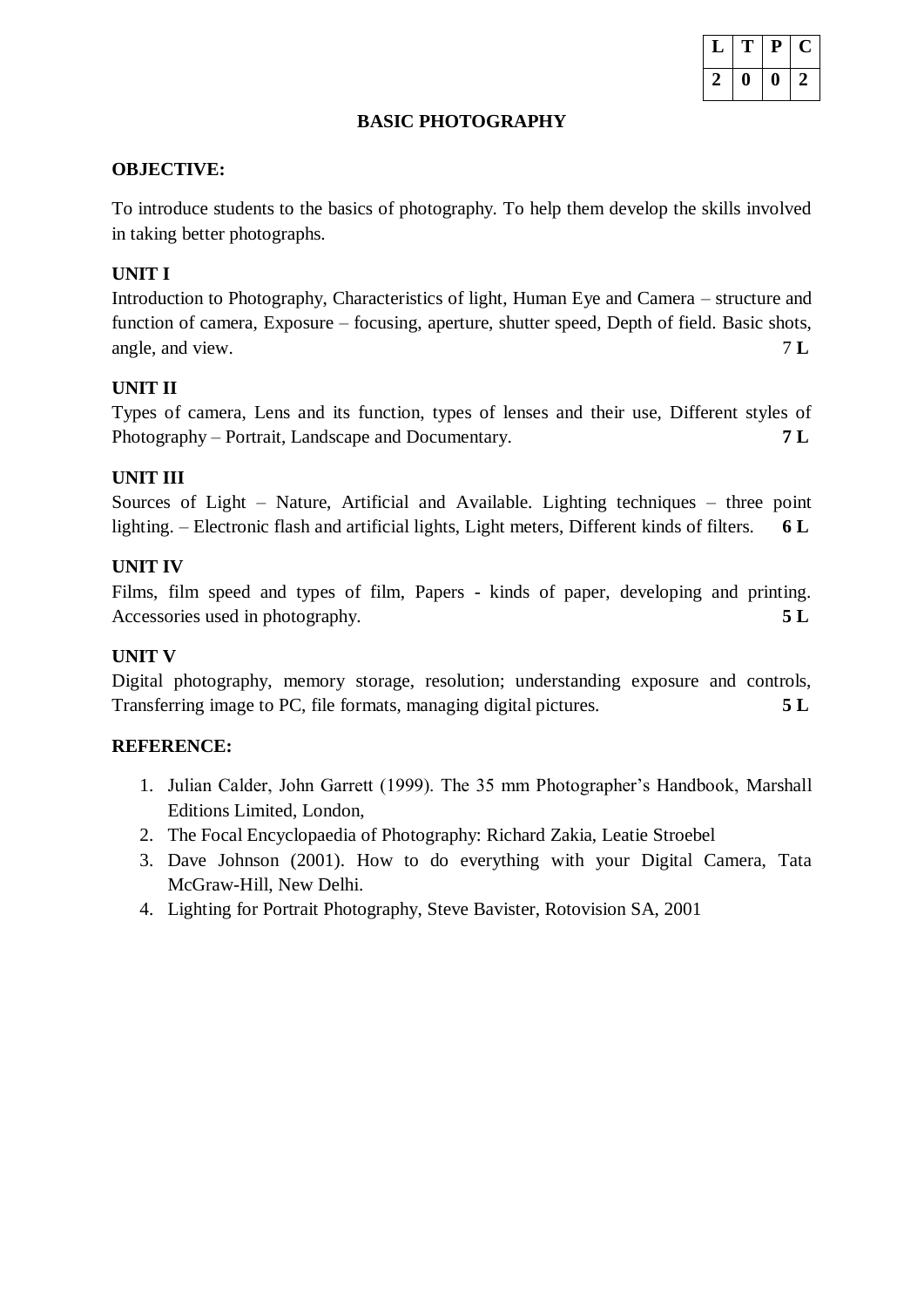

#### **SEMESTER IV**

# **AUDIOGRAPHY**

# **OBJECTIVE**

To develop students to learn and analyse the various tools involved in audio production.

# **UNIT I**

Definition of Sound –Db –Fundamental of Acoustic -Threshold of hearing –frequency response Frequency range of various musical instruments -Echo, Reverberation, Delay, and Decay. **12 L**

# **UNIT II**

Acoustics and psycho-acoustics, spatial Hearing, Reverberant Sounds. Matching Acoustics to Program material, Studio Design-Noise. Sound Isolation, Room dimensions, Room Acoustics, Control room Design. **14 L**

# **UNIT III**

Sound Equiprnent -Mics, mixers/Consoles. Analogue Recording, digital Recording, Synchronization, Signal Processing, Loud speakers and Monitors, Audio Meters, etc. **12 L**

# **UNIT IV**

Radio broadcast: structure, over view, digital broadcast, basic radio journalism, radio verses newspaper and TV- news gathering- radio genres - planning and developing stories- writing for radio- story treatment- interviews- sound clips,-sound bites- language and grammar- audio cut, cue layout- executing program. **12 L**

# **UNIT V**

Sound Production-Studio and Live. Miking speech, music, live shows, Interviews etc. Sound Editing, Scripting Sound, dubbing, creative usage of sound. **12 L**

- 1. Borwick, John (eds): Sound Recording Practice: A Handbook. Oxford University Press, 1995
- 2. Salkin, Glyn. Sound Recording and Reproduction. Oxford: Focul Press, 1996.
- 3. Paul Chantler and Peter Stewart. Basic Radio Journalism. Oxford: Focal Press.2003.
- 4. Tim Amyes. Audio Post-production in Video and Film.Oxford: Focal Press.2001
- 5. Michael Talbot-Smith. Broadcast Sound Technology. Oxford: Focal Press.2002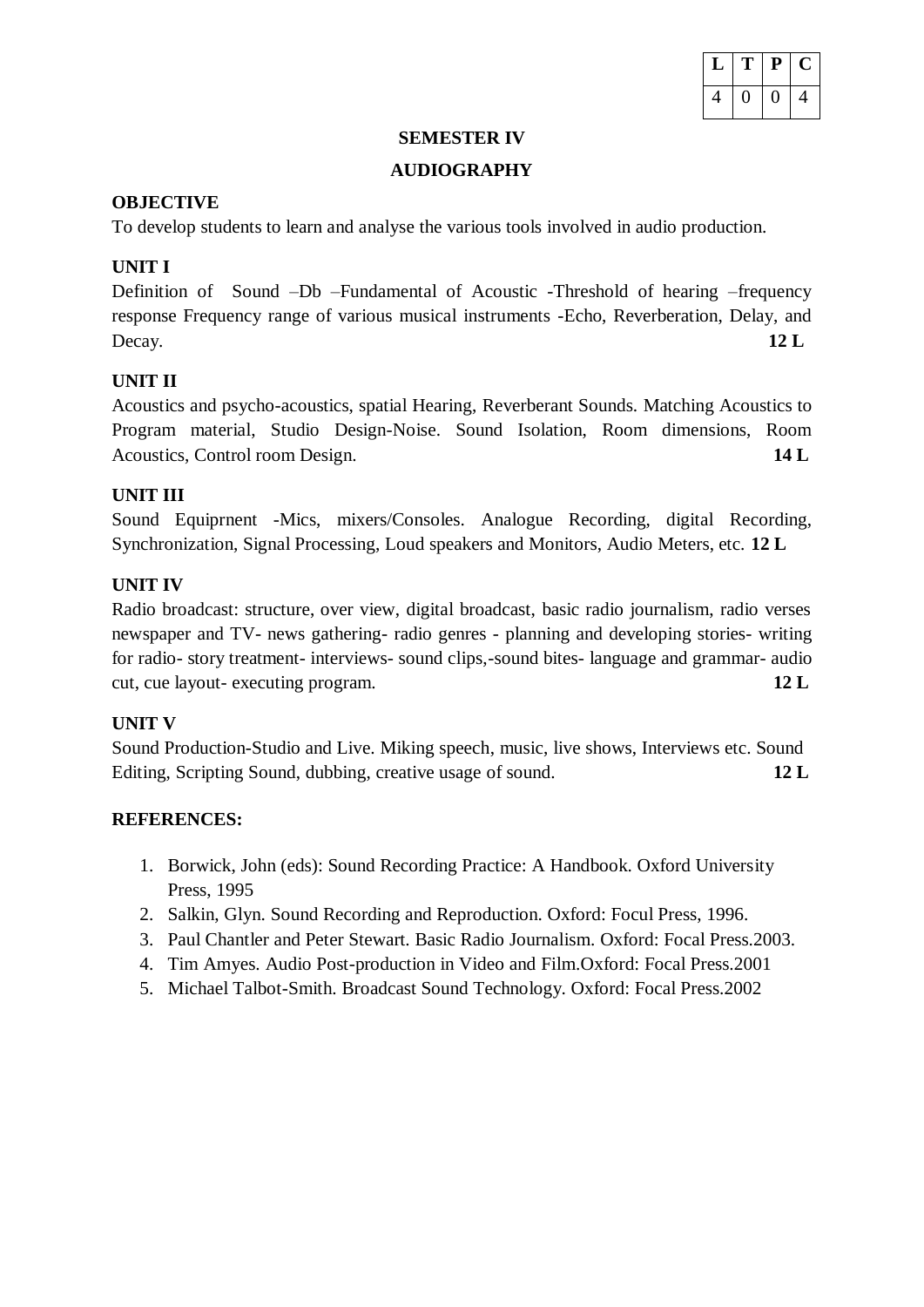| r | P | L |
|---|---|---|
| П | 4 | , |

#### **AUDIO PRODUCTION**

## **Course Content:**

- 1. Introduction to Dubbing Theatre- Studio Set up &Equipment's Back Panel
- 2. Audio Recording Theory- Nature of sound, Frequency, Wavelength & Amplitude
- 3. Acoustics- Acoustics Materials, Echo, Reverberation &controlling the noise
- 4. Audio Equipment used in Dubbing- Cables and connections & Mixing console
- 5. Microphones- types of MIC's, Polar Pattern, Frequency Response & Dynamic Range
- 6. Dubbing- Lip Sync, Sibilance, Over Dub, Blow, Clipping, Pilot Track, Proximity effect, Peak, White noise, Pink Noise.
- 7. Live Recording- Live Recorders, Mic needed in live recording & Controlling noise while recording
- 8. Equalizer, Audio Effects & Basic EQ
- 9. Protocols Software- Handing Software's, Shortcut Keys & Practicing with Software
- 10. Audio Equipments& Formats- Photography Disc, Magnetic Tape, Reel to Reel Tape, Beta Hi Band Tapes, DAF, Software Recording (Multi Tracks)

### **RECORD WORK:**

- 1. Music Production (Jingle/ Promo/ Song) 1 min (Max)
- 2. PSA: 30 sec
- 3. Radio Features: 60 sec
- 4. Ad for Radio (commercial): 10 to 20 sec
- 5. Live recording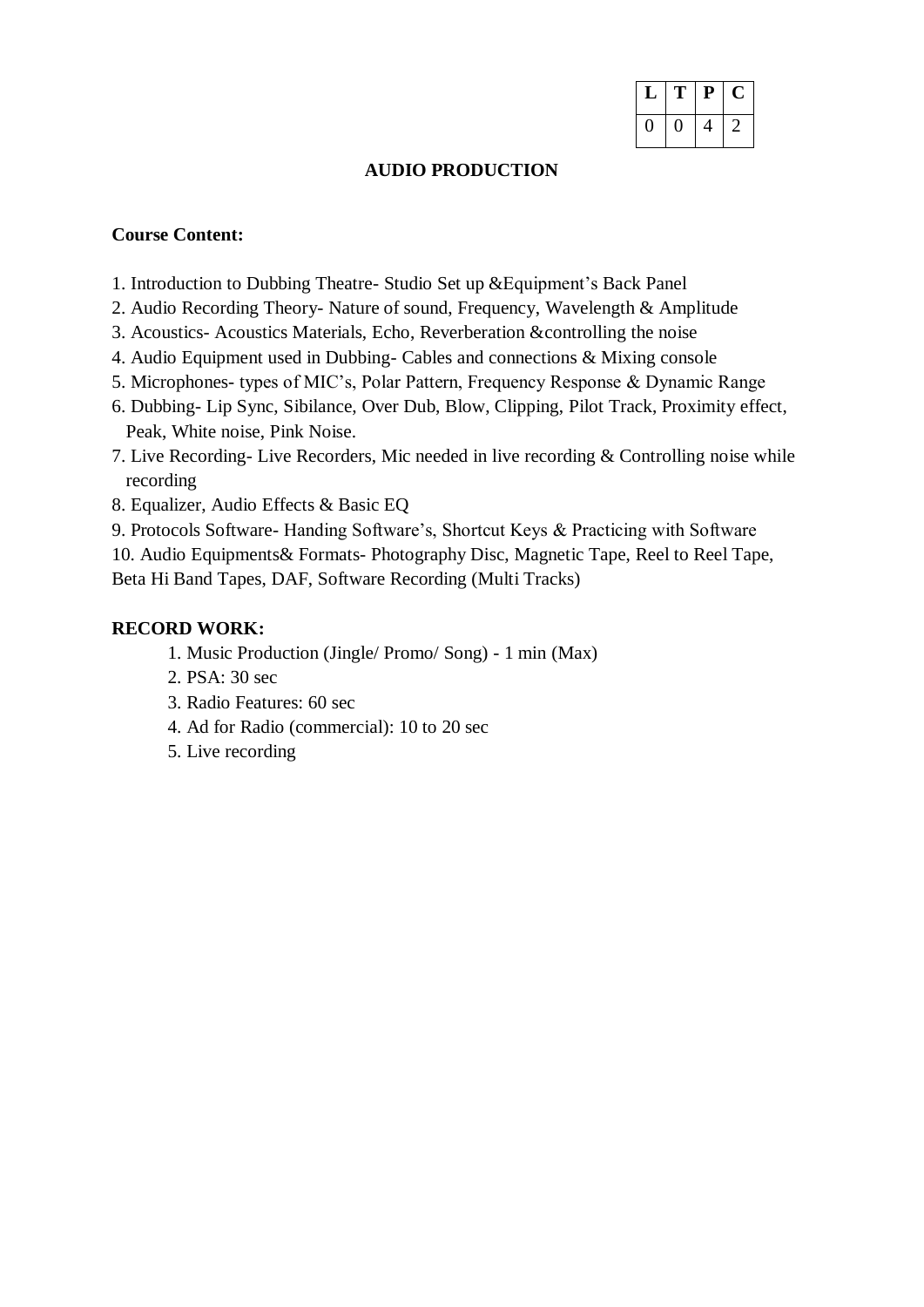| г | $\mathbf{P}$ | L |
|---|--------------|---|
|   |              |   |

# **CORPORATE COMMUNICATION**

## **Objectives:**

To provide an overview of the various functions of corporate relations and the normative process of public relations. To develop skills in strategic corporate relations management based on an analysis of current and historical.

# **UNIT I**

Definition, nature and scope of Corporate Communications.Comparison with Public Relations, advertising, publicity and propaganda. Corporate communication - Basic tools, strategies and planning, core functions of Corporate Communications. **9 L**

# **UNIT II**

Corporate Communications - structure and management, corporate communications in industry, dealing with internal public. Media for corporate communication, House journal and open house. **9 L**

# **UNIT III**

Corporate communications tools for internal and external audiences. Media relations – Media conferences and releases, media queries, rejoinders, media expectations (both print and electronic).Pressure groups. **9 L**

# **UNIT IV**

Corporate communications with regards to community, investor relations, marketing communications. Corporate advertising and exhibitions. **9 L**

# **UNIT V**

Corporate communications- importance of Internet and Intranet. Functions of web editor. The government as corporate. Corporate communications in local bodies, Non-Governmental Organizations (NGOs). **9 L**

- 1. Cutlip, Center & Broom (2000), EFFECTIVE PUBLIC RELATIONS, Prentice Hall International, USA.
- 2. Fernandez (2004), Corporate Communications  $A 21<sup>st</sup>$  Century Primer, Response Books (Sage Publications India Private Limited), New Delhi.
- 3. Goodman (1998), Corporate Communications for Executives (Suny Series, Human Communication Processes),State University of New York Press, USA.
- 4. Horton (1995), Integrating Corporate Communications, Quorum Books, USA.
- 5. Kumar (1998), MANAGEMENT COMMUNICATION TODAY, B.K.Taneja, Classical Publishing Company, New Delhi
- 6. Ramani (1998), Corporate Communications THE AGE OF IMAGE, Sterling Publishers Private Limited, New Delhi.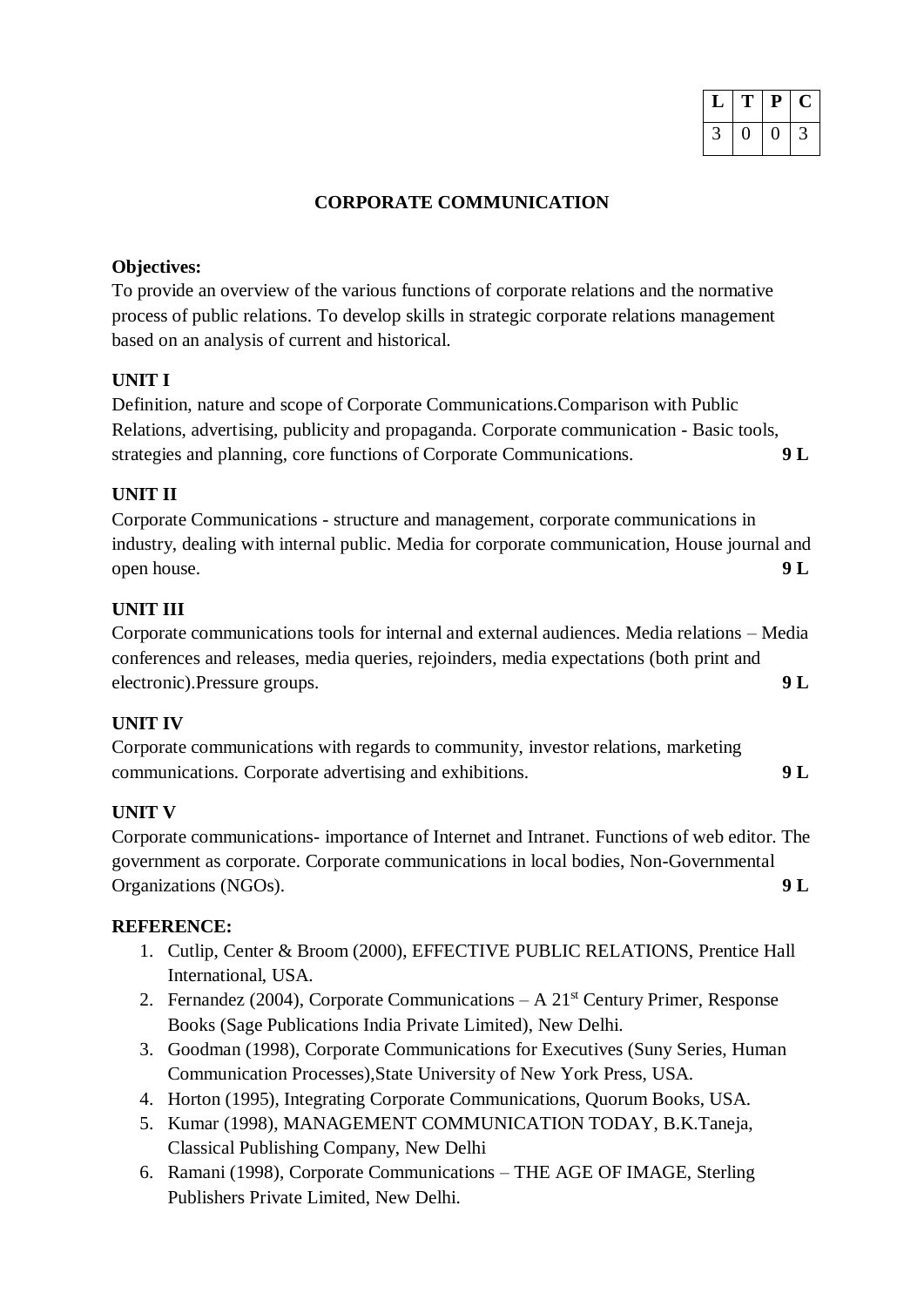|   | T | $\mathbf{P}$ | L |
|---|---|--------------|---|
| Ш | O | 4            |   |

#### **CORPORATE COMMUNICATION**

# **Course Content:**

Students will enhance the skills to become good corporate communication executives and acquire knowledge on the means to communicate in a way that reaches the target audience. This could mean writing for a variety of media outlets, such as television, social media, and radio. Organising campaign is part of this practicals and the student has to submit the report on the same will be evaluated at the end of the semester along with the record on class works/completed assignments, campaign strategy of their choice.

### **PRACTICALS**:

- 1. Preparation of media material for the print and electronic.
- 2. Press releases, drafting of rejoinders, sample Q and A.
- 3. Sample drafting of CEOs messages for internal public.
- 4. Sample work for shareholder communications.
- 5. Analyzing corporate stories published in business dailies.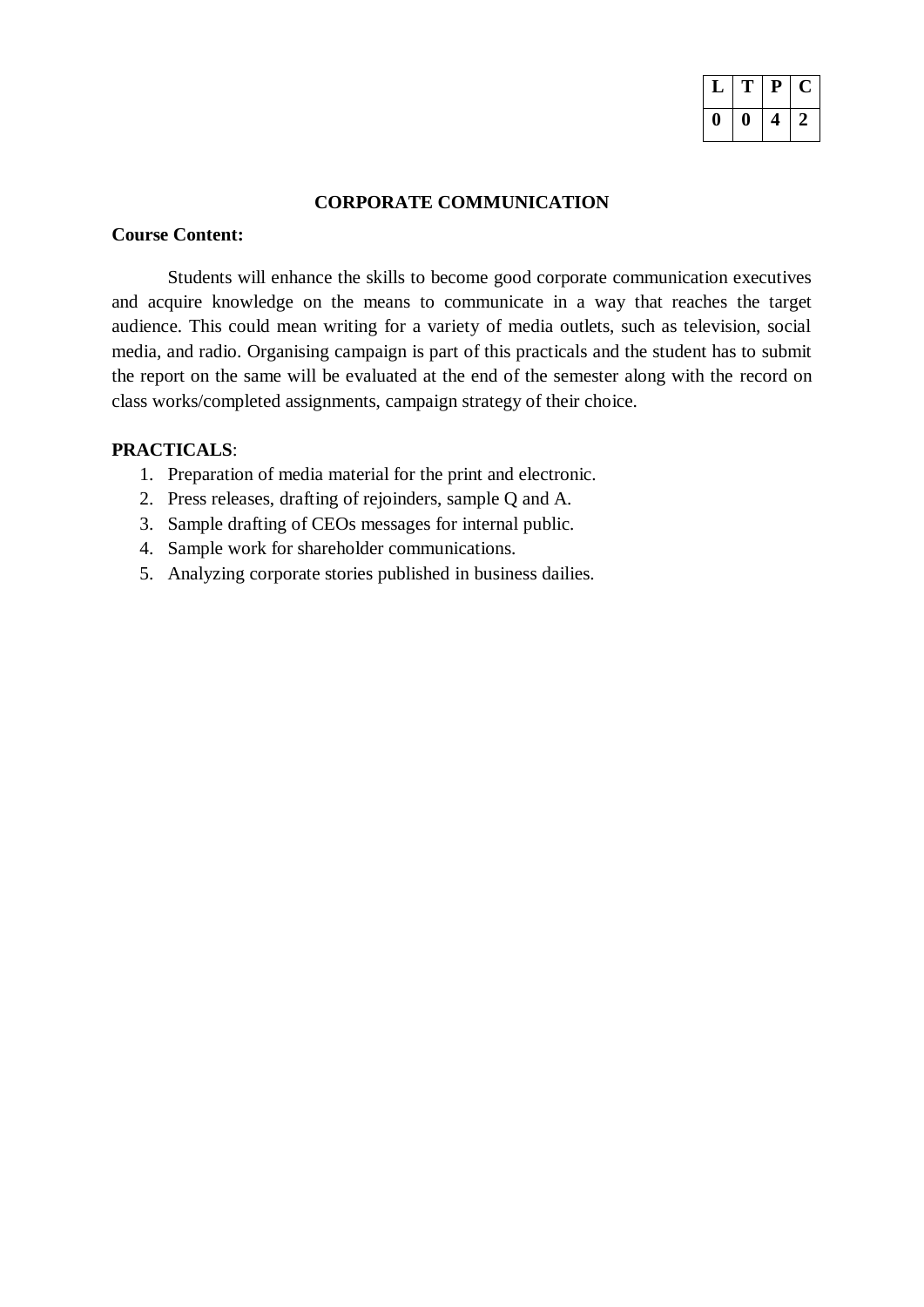| т | P | U. |
|---|---|----|
| 0 | O | 4  |

## **ART DIRECTION & PRODUCTION DESIGN**

#### **OBJECTIVES**:

The main objective of the course is to give an insight into the field of art direction, to explicitly demark the role of art director in theatre, television and film production.

#### **UNIT I**

History of Art Direction, Design fundamentals ,past, present and digital production design, two paths of Art Director. Production design for theatre, Film, Dance, Television and animation **12 L** 

### **UNIT II**

Responsibilities of Art Director, Art Director's relationship with other Departments, Art Department Setup –Archivist, Digital Artists, Schedule and lists –Script break Down, One liner Schedule, Shooting Schedule, Day out of days, call sheet. **12 L**

### **UNIT III**

Budgeting techniques- Functions of budget -mapping, controlling, coordinating, communicating, instructing, authorizing, and motivating and performance measurement. **12 L**

#### **UNIT IV**

Set model, Set Walk through, Set ambiance, Theme based set, Produce beautiful multi-page documents with model views, details, images, notes and other critical information. **12 L**

#### **UNIT V**

The student will be visiting a Television Station or Film set (organized by the department) to observe and understand the practicality of set design on the field. The student will be divided into groups and assigned to sketch a model set of the choice both virtually by using 2D or 3D software and erect real set in the studio. This exercise will be evaluated by the course instructor as one of their 3 assessment **14 L** 

- 1. Katherine Muniz 5 common sense budgeting techniques, 2013.
- 2. Methods of budgeting, Research and Library services Northern Ireland Assembly, 2010
- 3. Vincent LoBrutto.heFilmmaker's guide to production design. All worth press.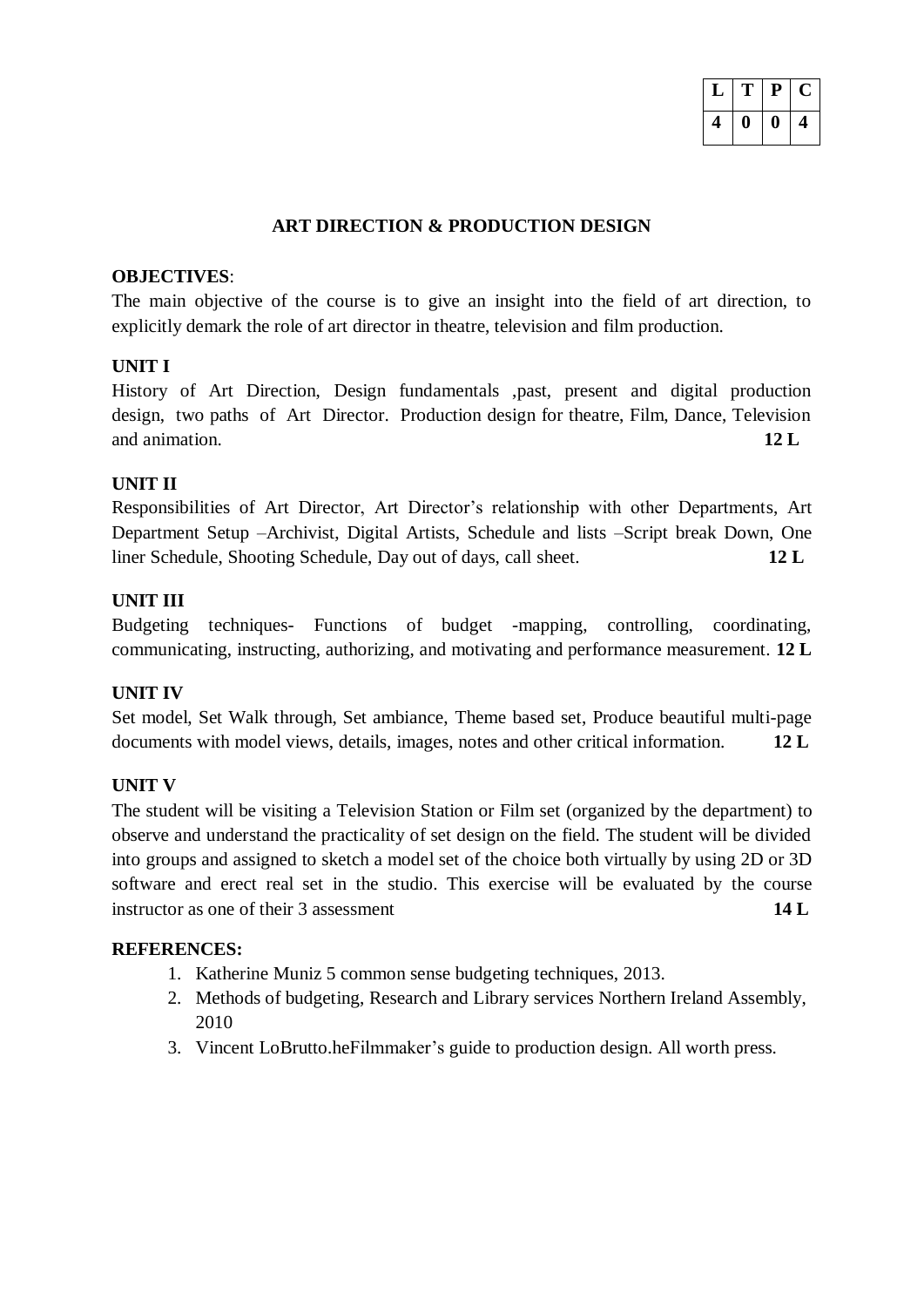| ı | $\mathbf{P}$ | L |
|---|--------------|---|
| U | 1)           |   |

#### **BASIC VIDEOGRAPHY**

#### **OBJECTIVE**

The students will be given theoretical exposure to principles and functions of Videography which will help them to handle video cameras.

#### **UNIT I**

Understanding Videography, Video Formats- VHS, U-matic, beta, etc, characteristics of television medium television genres. **7 L**

#### **UNIT II**

| Video Camera parts, shots, movements, angle, lenses, indoor-outdoor shooting, studio setup, |  |  |  |
|---------------------------------------------------------------------------------------------|--|--|--|
| single camera and multi camera production.                                                  |  |  |  |

#### **UNIT III**

Video production stages: pre-production, production, post production. **6 L**

# **UNIT IV**

Lighting and sound – natural and artificial, dramatic effect and special effect lighting, three point, high key and low key lighting, basic of sound recording, microphones, sound manipulations. **5 L**

#### **UNIT V**

Editing- Types of editing, grammar of editing, transition editing the visual, editing the soundtrack. **5 L**

- 1. Vasuki Belavadi (2008). Video Production, Oxford University Press.
- 2. Ken Pender (2002). Digital Video for the Desktop, Focal Press.
- 3. Esta De Fossard, John Riber (2005). Writing and Production for TELEVISION & FILM, Sage Publication.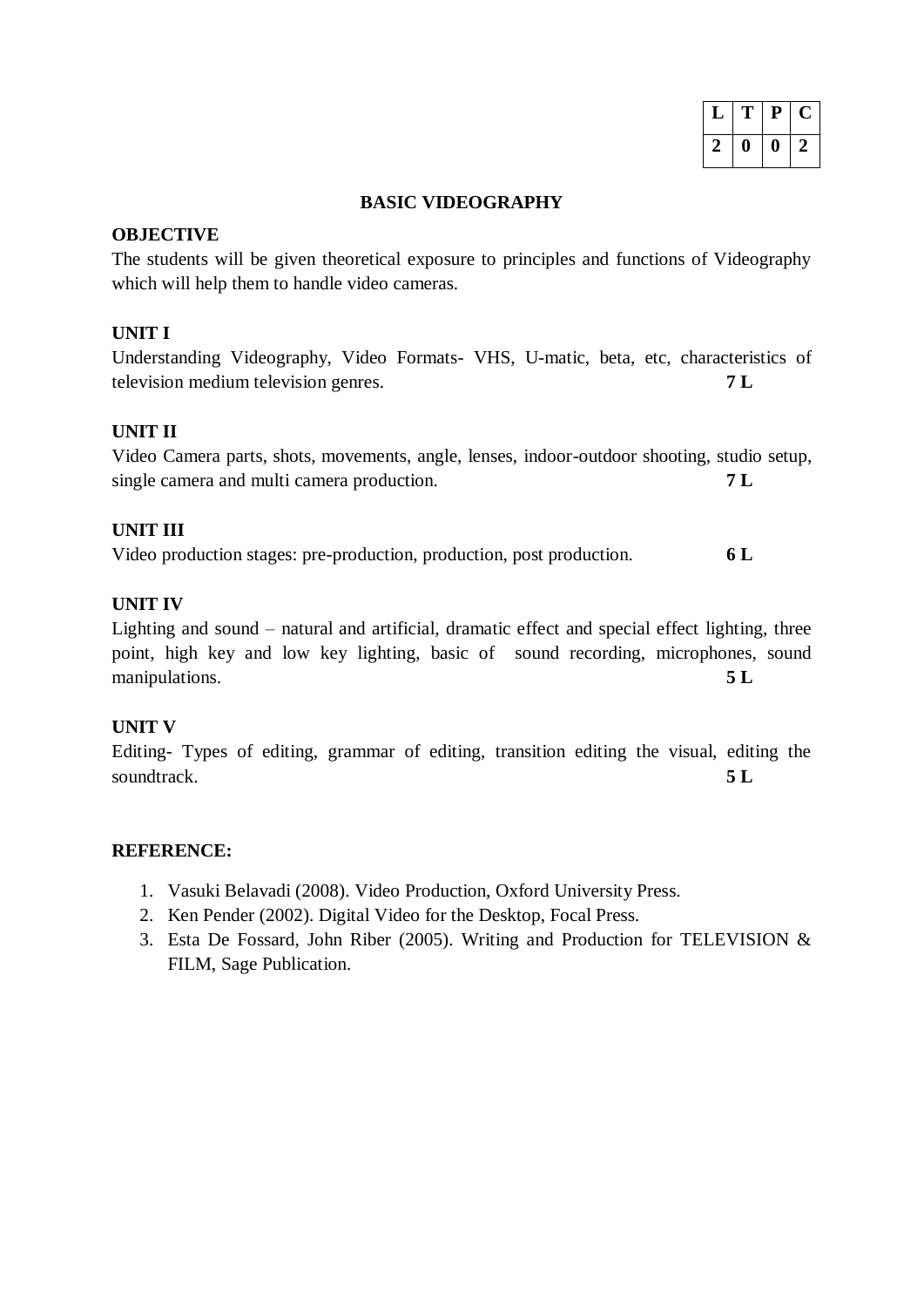|   | T  | $\mathbf{P}$ |  |
|---|----|--------------|--|
| 6 | 11 | 0            |  |

# **SEMESTER V**

# **VIDEOGRAPHY**

# **OBJECTIVE:**

The students will be given theoretical exposure to principles and functions of Videography which will help them to handle video cameras.

# **UNIT I**

Introduction to T.V technology-Picture formation, T.V Scanning: Horizontal & Vertical, Frame & field rate, Television standards: NTSC, PAL, SECAM. **12 L** 

# **UNIT II**

Principle of Video Camera Primary & secondary colours, Working principle of video camera, CCD cameras: Three CCD, single CCD colour, camera, Parts of a video camera Different controls on video camera, Power switch, preheat, white balance, gain, iris, pedestal etc. **12 L**

# **UNIT III**

Balancing of Colours of a Video Camera. Colour temperature, White Balance: Process and need, Camera filters, Camera Control Unit (CCU) Video Camera Lenses. **12 L**

# **UNIT IV**

Perspective, Types and use-normal lens, Telephoto lens, Wide-angle lens, Zoom lens, Tripod, types of tripod heads, dolly, trolley & other, accessories, Different types of camera angles and use. **12 L**

# **UNIT V**

Camera movements – types & use, Different types of Television Cameras-ENG camera EFP camera, Studio cameras, Special cameras: underwater camera, Endoscopic, camera, Aerial photography camera, Types of microphones used on video camera. **14 L**

- 1. Video Camera techniques by Gerald Millerson
- 2. Grammar of the shot by Roy Thomson
- 3. Basics of Video Production by Der Lyur& Graham
- 4. Single camera video production by Robart B. Murburger
- 5. Television Production by Zettl Herbert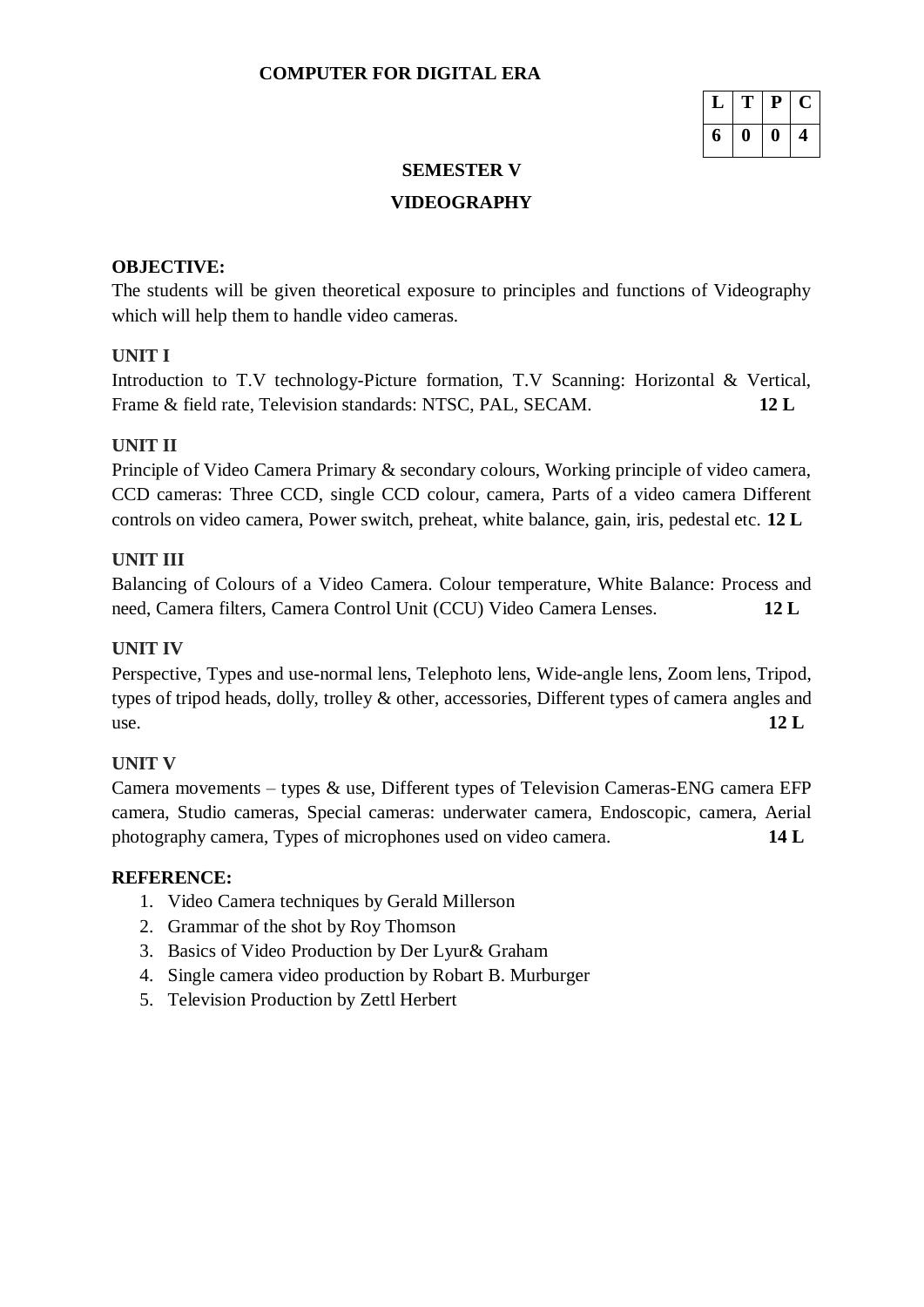|   | ™ | P | υ, |
|---|---|---|----|
| 6 | o | " | л. |

#### **EDITING TECHNIQUES**

### **OBJECTIVE:**

To make students technically sound in the field of editing, the theoretical concepts to expertise in editing are taught.

# **UNIT I**

Definition of Editing –history –Functions of Editing –Editing Principles –the role of Editor – Types of Editing–continuity –relational editing –parallel editing –rhythmic editing –methods of editing –Online & Offline. **12 L**

# **UNIT II**

Working system of Video – Analog and Digital conversion –Aspect ratio –Fire wire IEEE 1394 –S Video –Scanning –Interlaced Progressive –Broadcast standards –component & Composite video –tape formats –codec–MPEG –Video file formats. **12 L**

# **UNIT III**

Film editing using NLE –Online & Offline clips –Time code –Capturing –Batch capture – resolution –logging –organizing bin –importing –time line –components –video and audio tracks –editing tools –Cut List. **14 L**

# **UNIT IV**

Making rough cut –Drag & Drop –conventional editing –Insert & over record mode – sequence –Bin –Methods of Montage –adding tracks –working in trim mode –working with audio –Titles –working with titles. **12 L**

# **UNIT V**

Applying effects –Motion effects –Transition –Video filters –picture in picture –DVE effects –Blue screen –Chroma key –color correction –Lighting Effects –key frames –Audio editing – levels –quality –EDL export and import –Export to different formats. **12 L**

- 1. Edward Dmytryk, On Film Editing, Focal Press, First Print, 2007
- 2. Gerald Millerson, Video Production Handbook, Focal Press, 3rd ,Edition, 2006
- 3. Jaime Fowler, Editing –Digital Film, Integrating Final Cut Pro, Avid and Media 100, Focal Press, 2001
- 4. Karel Reisz and Gavin Millar, The Technique of Film Editing, Focal Press, 2<sup>nd</sup> Edition, 2010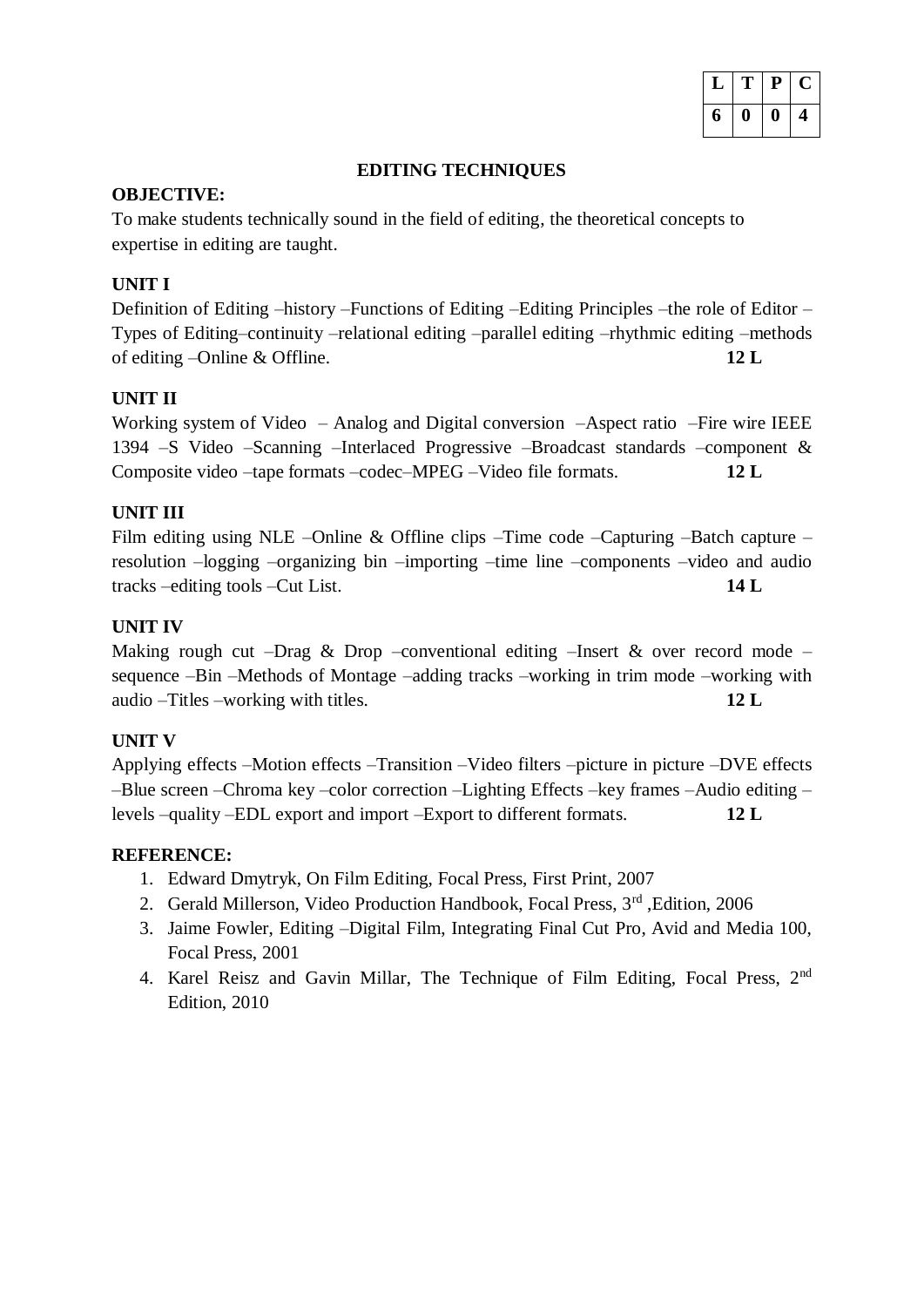| T | $\mathbf{P}$ | $\blacksquare$ |
|---|--------------|----------------|
| 0 | 0            |                |

#### **INTRODUCTION TO ANIMATION**

#### **OBJECTIVE:**

To help the students in understanding the principles and elements of animation to create various projects using the animation & web design software's.

# **UNITI**

Introduction of Animation –About computer animations –Principles of animation –Animation production -Animation tools & techniques –Computer animation production tasks.**12 L**

# **UNIT II**

Types of animation -Introduction to 2d animation –Creating storyboards –An overview of Adobe Flash -Explore the panels -creating & editing the symbols –Writing a basic Action Script. **12 L**

# **UNIT III**

Curves and surfaces: Parametric representation of curves - parametric representation of surfaces - planes - curved surfaces - ruled surfaces. Three dimensional graphics: 3D transformations - normal, oblique central projections - 3D algorithms - hidden lines and hidden surfaces removal. **14 L**

# **UNIT IV**

The art of animation - Animation aspects, color and texture, animation principles. Elements of animation. Preparing for animation. Steps of recording animation, Animating with space to time. Segment manipulation options. Making multimedia Animation. **12 L**

# **UNIT V**

Choreographic sprites and loops. Introducing markers, using the tempo channels, adding sounds, using transition channels. Introducing interactivity. Non-linear animation, Flash animation, 3D illusion, logo, and creation shooting and editing videos. **10 L**

- 1. Doug Sahlin and bill Sanders ,Flash CS4 all in one for dummies , first edition, Wiley Publishing Inc.,2009.
- 2. Douglas E. Comer., The Internet Complete Reference, Millennium Edition –Mc Graw hill Companies. Tata McGraw-Hill Education, 1999.
- 3. John R.Rankin, "Computer graphics software construction", Prentice Hall of Australia Pvt. Ltd., 1989.
- 4. William M.Newmann, Robert F.sproull, "Principle of Interactive Computer Graphics", McGraw Hill International Book Company, 1989.
- 5. James Alan Farrel, "From PIXELS to ANIMATION: An introduction to Graphics Programming", AP Professional, 1994.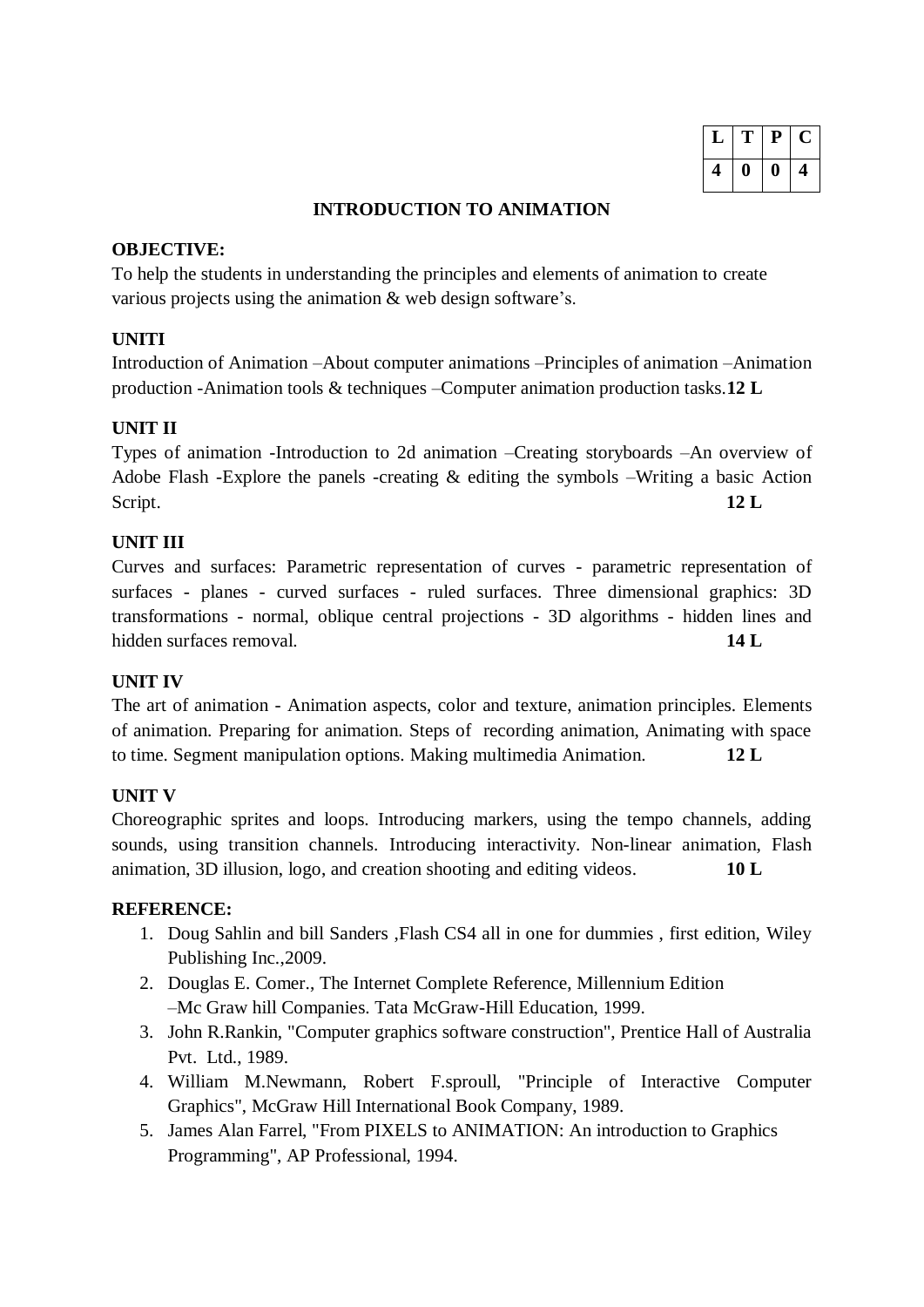|   | $\Gamma$ | P |  |
|---|----------|---|--|
| 4 | 0        | O |  |

#### **INTRODUCTION TO FILM STUDIES**

#### **OBJECTIVE:**

| To understand the nature and process of film as medium of communication and to learn how<br>to read and analyze film. |                |
|-----------------------------------------------------------------------------------------------------------------------|----------------|
| <b>UNIT I</b>                                                                                                         |                |
| Film as art, film apparatus, film language, narrative, non-narrative, the sound and silent film                       | 12L            |
| <b>UNIT II</b>                                                                                                        |                |
| Film form, realism and neorealism, the principles of montage, authorship, auteur theory                               | 14 L           |
| <b>UNIT III</b>                                                                                                       |                |
| Film genre, approaches to film genre, Psychoanalysis, gender and aesthetics                                           | 12L            |
| <b>UNIT IV</b>                                                                                                        |                |
| Feminist criticism-Laura Mulvey, visual pleasure and narrative<br>cinema,<br>and reception                            | film audiences |
|                                                                                                                       | 12L            |
| <b>UNIT V</b>                                                                                                         |                |
| Structuralism, semiotics and discourse analysis                                                                       |                |
|                                                                                                                       | 10L            |
| DEERDEVARA                                                                                                            |                |

#### **REFERENCES**

- 1. André Bazin, What is Cinema?: Volume I &II,University of California Press,1967
- 2. Leo Braudy, Film Theory and Criticism: Introductory Readings, Oxford University Press, USA,2004
- 3. David Bordwell, Kristin Thompson,Film Art: An Introduction, , McGraw-Hill Companies,2003
- 4. Sergei Eisenstein, Film Form: Essays in Film Theory, Mariner Books,1969
- 5. Andrei Tarkovsky ,Sculpting in Time, University of Texas Press.1989
- 6. Dudley Andrew,The Major Film Theories: An Introduction,Oxford University Press,1976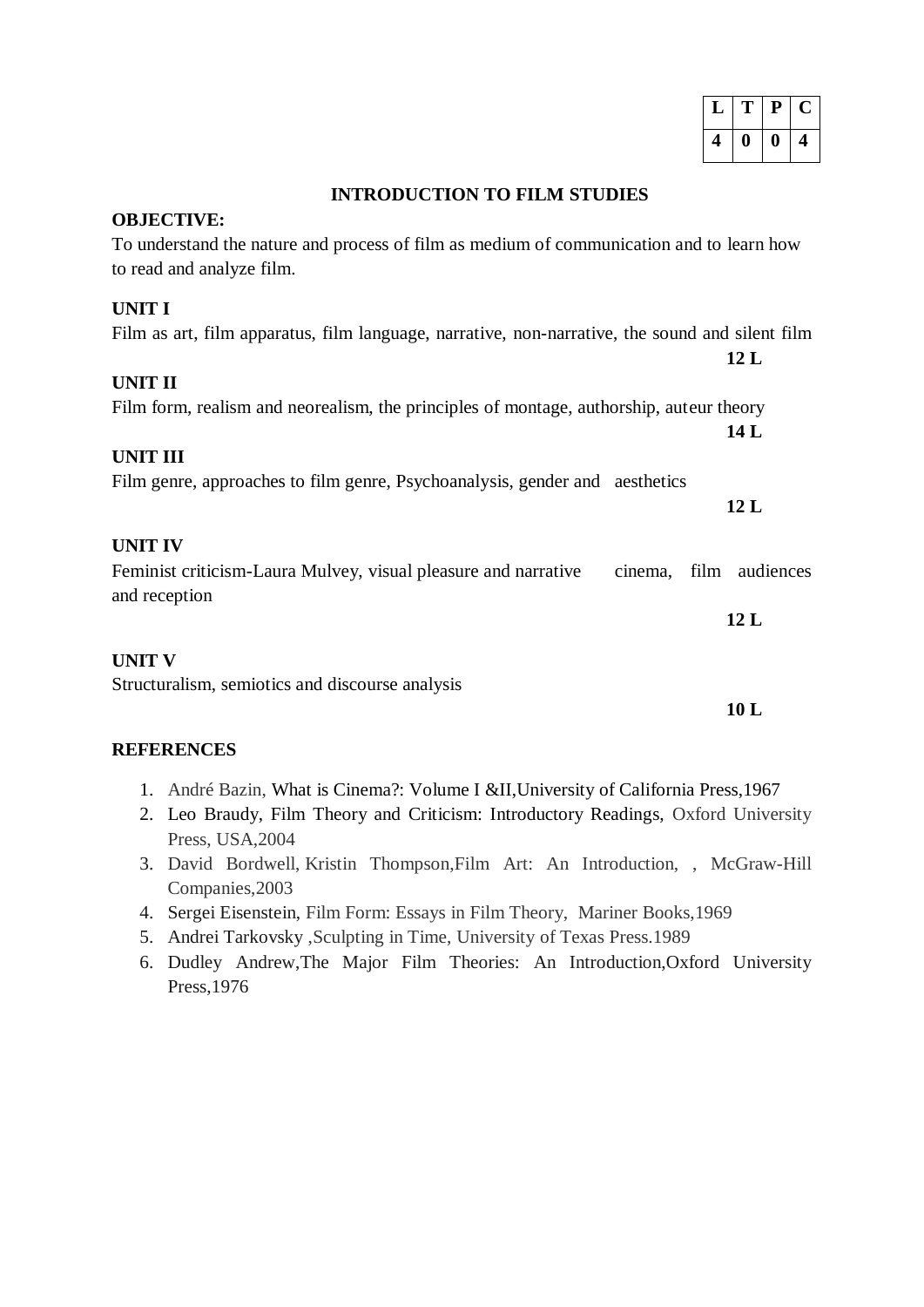| L | Г | P | U |
|---|---|---|---|
| 0 | o | 4 | 2 |

### **VIDEOGRAPHY**

### **COURSE CONTENT:**

- 1. Understanding the basic parts of a video camera.
- 2. Understanding the working principles of a video camera.
- 3. Basic camera movements
- 4. Understanding the concept of white Balance.
- 5. Shot compositions
- 6. Basic Lighting Techniques.

### **METHODOLOGY:**

At the end of the course the students will be evaluated by their understanding of the fundamentals of video camera and its working mechanism.

Produce exercises given below using 5 C's of cinematography (camera angles, continuity, cutting, close – ups  $&$  composition)

Duration of Examination: 3 Hrs, Maximum Marks: 75

Should contain at least one for each exercises given below. The evaluation is done for the creative presentation and theme.

#### **EXERCISES**

- 1. Create a short film of duration 2mins 20 min
- 2. Create a advertising film
- 3. Create a television show
- 4. Create a News Production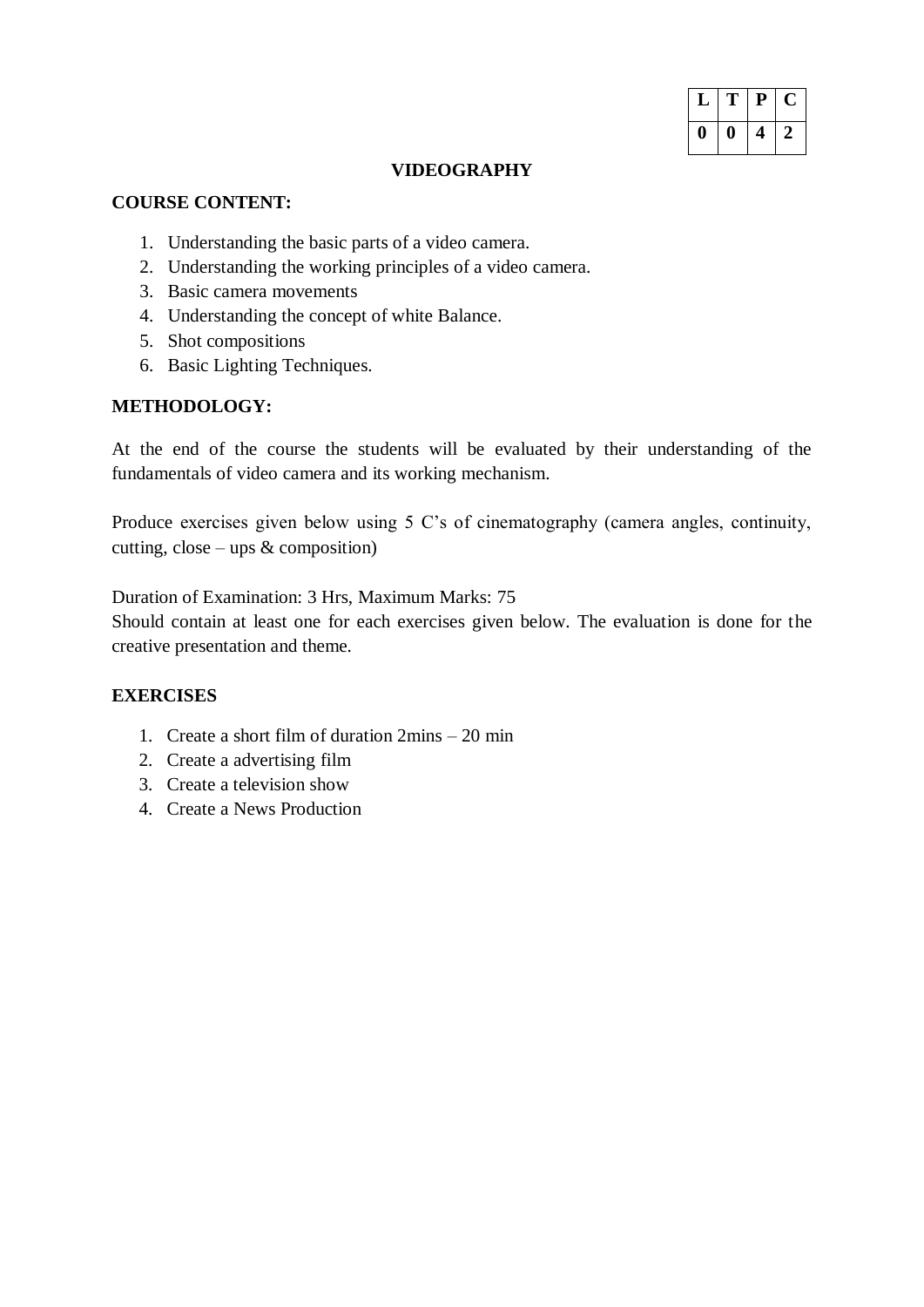| Ι. | <sup>T</sup> | $\mathbf{e}$ | Ċ. |
|----|--------------|--------------|----|
| o  | O            | 4            | 2  |

#### **NON LINEAR EDTING**

#### **COURSE CONTENT**

Principles of Editing: Rhythm–Timing–Pace –Tempo, Editing Concepts: Shock Attraction– Flutter Cut –Associative –Metric–Tonal –Dialectical –Linkage, Logical Concepts of Editing: Subjective Editing –Point of View Editing –Invisible Editing –Empathic Editing, Basic Rules of Editing: Practical guidance of Editing –Rules of applications while doing editing– Compiling all point of Ethics. Non-Linear-Editing Concept: Control track Editing Time, code Editing –EDL. And ADR, Familiarity with AVID & FCP: Visual Effects Electronic and Non Electronic –Analog and Digital –Optical effects and Mechanical Effect

#### **EXERCISES**

Each student will individually shoot a 5- 20 min short film. Fiction / non Fiction and present a finished programme with titles, Graphics, Transitions etc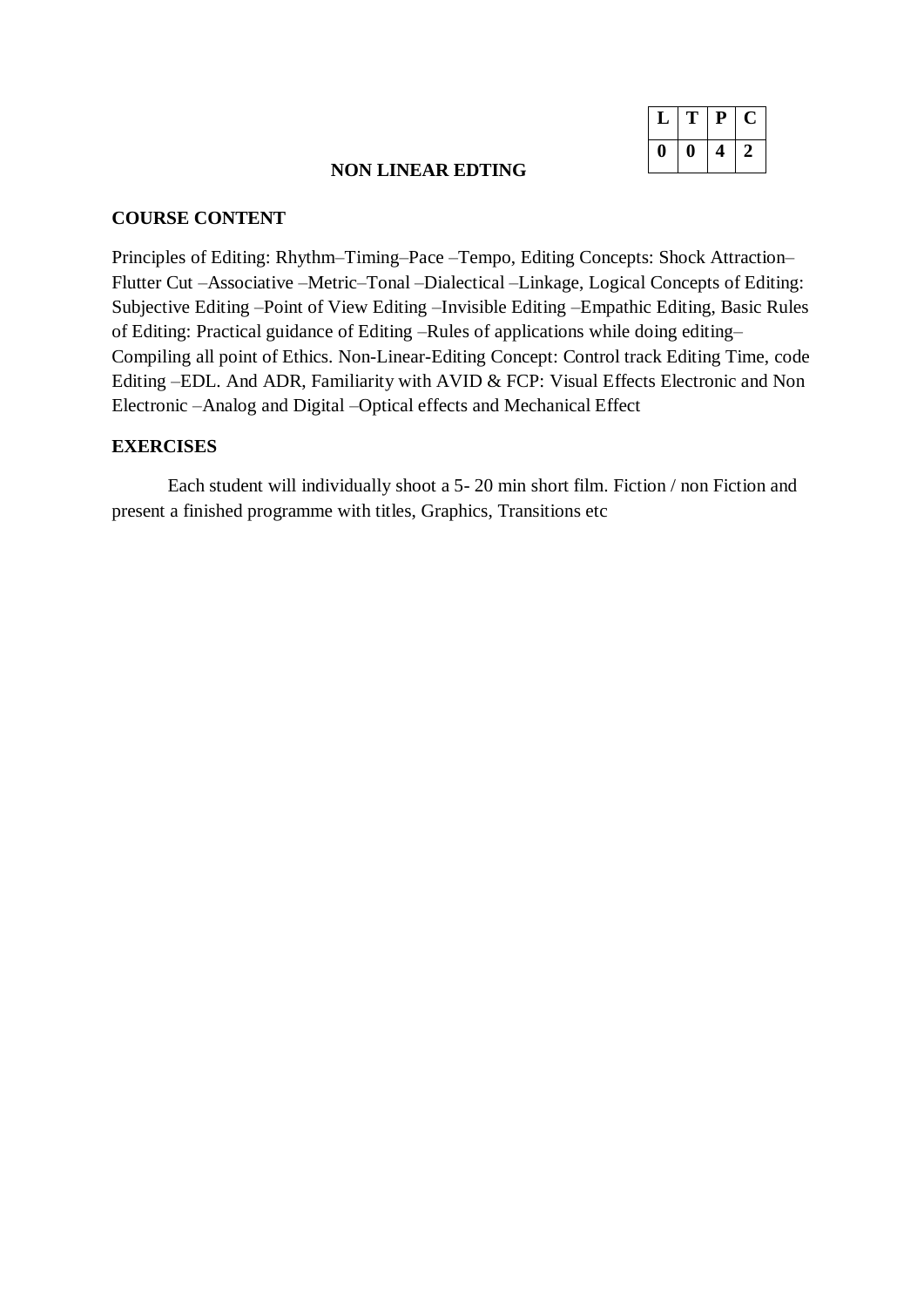|   | T | $\mathbf{P}$ | L |
|---|---|--------------|---|
| " | U | 4            |   |

#### **ANIMATION**

### **COURSE CONTENT**

Basics of 2D animation, Vector and Raster Graphics, Basic Animation in Flash, Advanced editing using Flash Elements in the film, Using After Effects, The interface of After Effects, Importing graphics and film, Key frames, After effects and timeline, Animating using after effects, Compositing.

- 1. Digital Image- Pixels Bit Depth DPI LPI
- 2. Resolution File Formats (Print and screen Formats GIF, JPEG, TIFF, etc.)
- 3. Compression: Lossy Lossless Raster and Vector Images
- 4. Colour: Colour modes-CMYK-RGB Process colour- Spot Colour Colour systems Duotones - Tritones - Quadratonesetc…
- 5. Concept of page layout- grid system, Colum, gutter space, margins etc.
- 6. Design of newsletters Journals Pamphlets Brochures etc.

#### **EXERCISES**

Students should create an animation of minimum 90 sec. to 180 sec. duration. They can choose any of the following methods for their project work.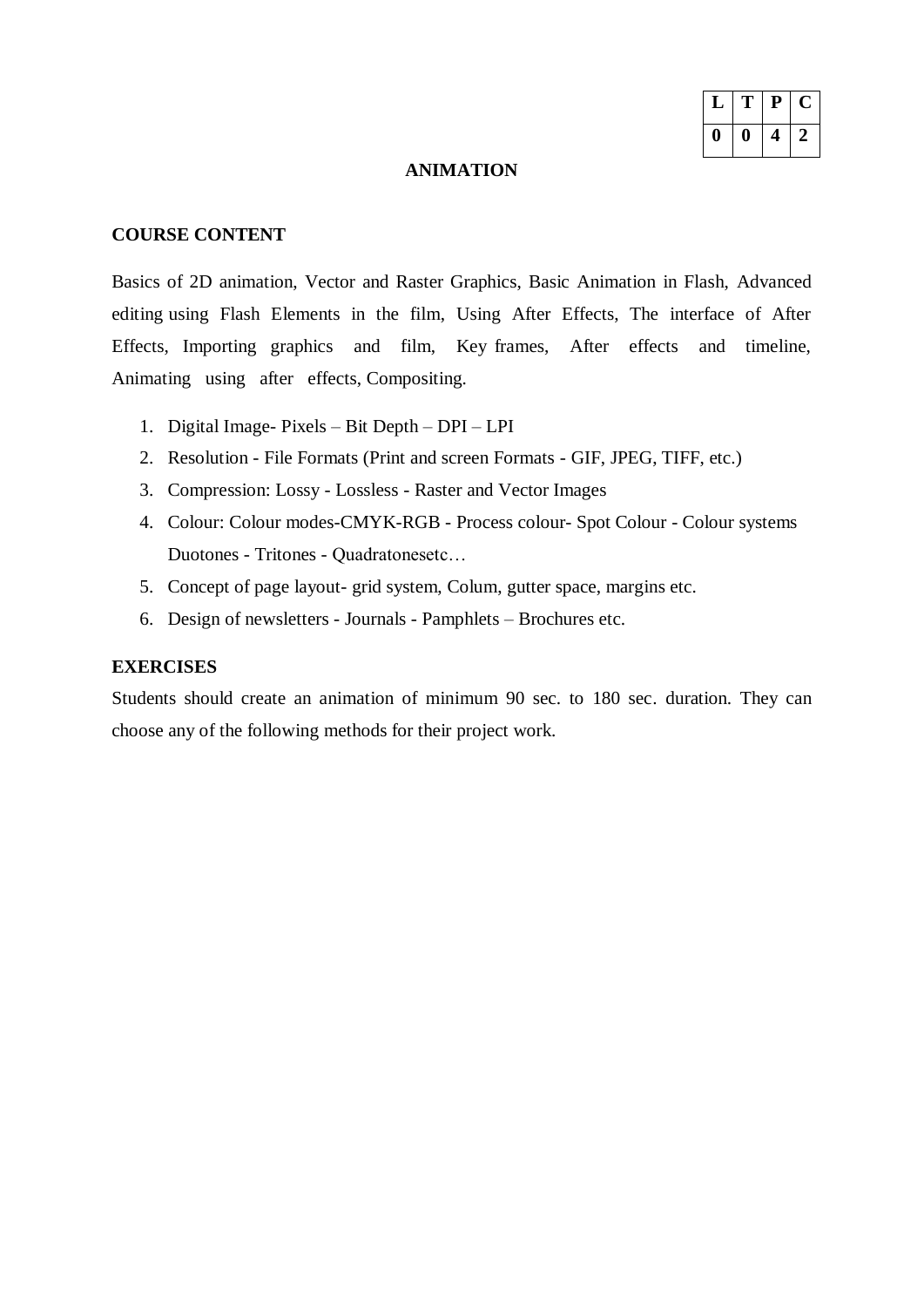|  | H |  |
|--|---|--|
|  | ı |  |

#### **SEMESTER VI**

#### **MEDIA, SOCIETY AND CULTURE**

#### **OBJECTIVE:**

To understand the impact of media on society, to study the effects of media on culture with special reference to India and to analyse the impact of globalization on Indian media.

### **UNIT I**

An introduction to the media, media industries and media audiences.The demassification of media –the changing paradigm. Dynamics of modern communication: the shaping and impact of new communication technologies. **12 L**

# **UNIT II**

Large Corporation and control of the communication industries.Negotiation of control in media organization and occupation, Cultural dependence and mass media.Dynamics of global culture, Diasporas, circular migration.The effect of globalization on Indian media. **12 L**

#### **UNIT III**

Media and social construction of reality, mediation and representation - texts, meaning and audiences. Rules in society, rules and culture, media and rules, Impact of electronic mediapublic images and private practices. **14 L**

#### **UNIT IV**

Defining ideology and culture, emotions and culture, language and culture, race and culture, social class and culture, habits and popular culture, popular reception, popular emotions, mediated feelings, Media and cultural imperialism. **12 L**

#### **UNIT V**

Media and audience, Direct effects, Limited effects, Uses and gratifications, the mass audience, the mass society, rethinking the mass audience, segmentation, Polarization. **10 L**

- 1. Tripathy, Jyotirmaya (Ed.), 'After globalization-Essays in religion, culture and identity', Allied publishers, 2007
- 2. Oswell,David, 'Culture and society' Sage publications, 2007
- 3. Grossberg, Lawrence et al, 'Media Making-Mass media in a popular culture'. Sage publication, 2006
- 4. Ganesh, Kalmala& Thakkar, Usha, 'Culture and the making of Identity in Contemporary India ' Sage publication, 2005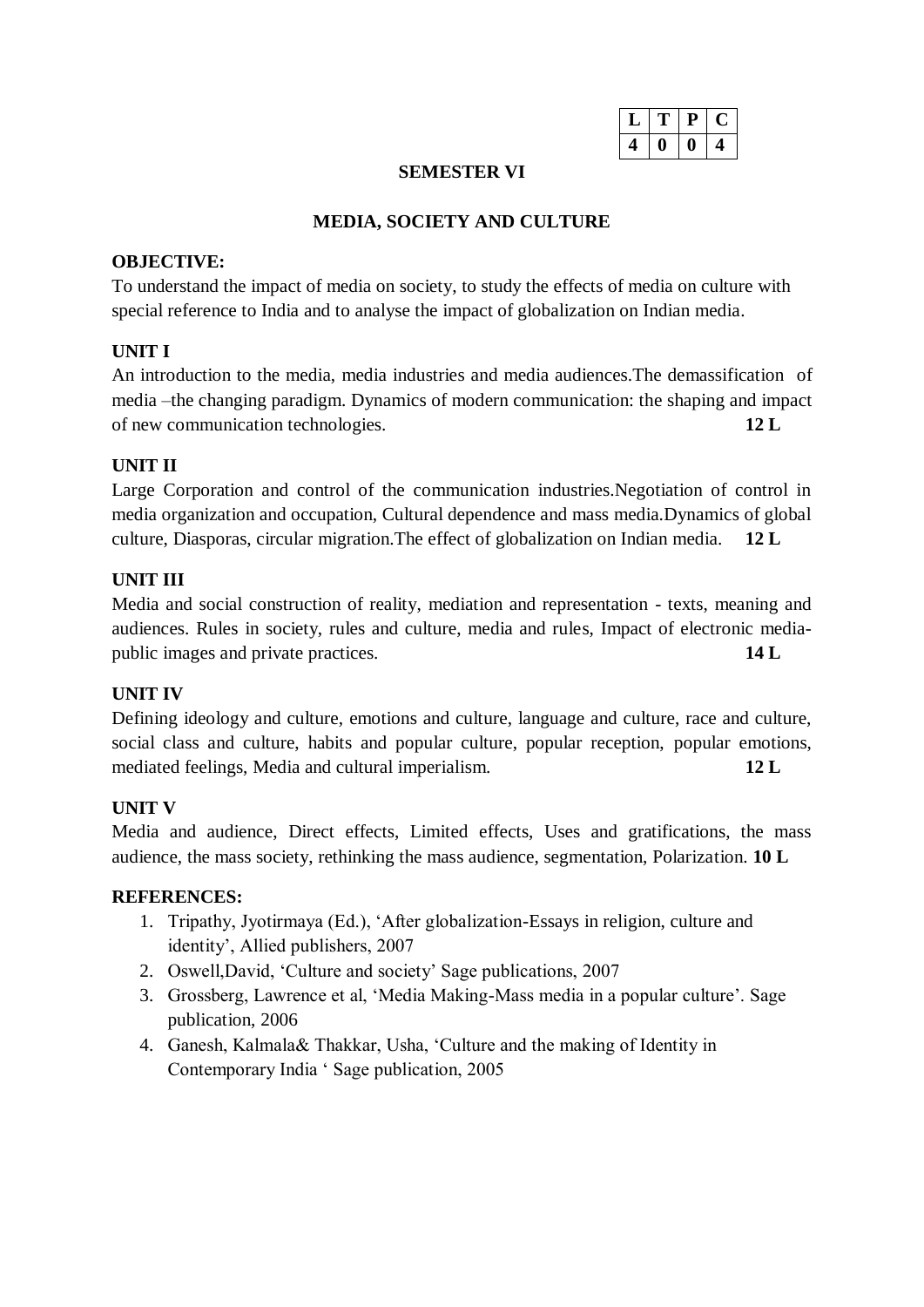| T | $\mathbf{P}$ | $\blacksquare$ |  |
|---|--------------|----------------|--|
| O | II           | 4              |  |

# **MEDIA MANAGEMENT**

# **OBJECTIVE:**

To give formal instructions and training to students to become future managers in the Media Industry. So that, they technical proficiency to effectively adjust, grow and excel in the field of Event Management.

# **UNIT I**

Management in Media organization – Structure – nature and process of management – levels of management– Skills, functions and management roles. Theories of management – classical, human relationships, modern approaches to management. Societal and organizational environment. **14 L**

# **UNIT II**

Production management - preproduction, scheduling, budgeting, financing, controlling, production, post-production and delivery. **12 L**

# **UNIT III**

Entrepreneurship – Monopoly, oligopoly. Financial management – Media convergence, economics. Future of media business –Employment opportunities and status of media industry. **12 L**

# **UNIT IV**

Advertising management - profit, sales and market share objectives, setting the budget, media selection and media scheduling. **12 L**

# **UNIT V**

Marketing – management – creativity and innovation – internal communication and external communication. Understanding market and factors - audiences – research and analysis, ratings, trends in marketing and selling. **10 L**

- 1. Block *et al(*2001). Managing in the Media. Focal Press.
- 2. Alan B. Albarran, Sylvi (2006). A handbook of Media management and Economics Lawrence Elbaun Associate Publishers.
- 3. Andrej vizjak and Max Riglstter (2003 ). Media management, Springer,
- 4. William jameswillis and dianeB.willis (2006). New Directions in Media Management, Routledge.
- 5. Alan B. Albarran(2009). Management of Electronic Media, Wadsworth.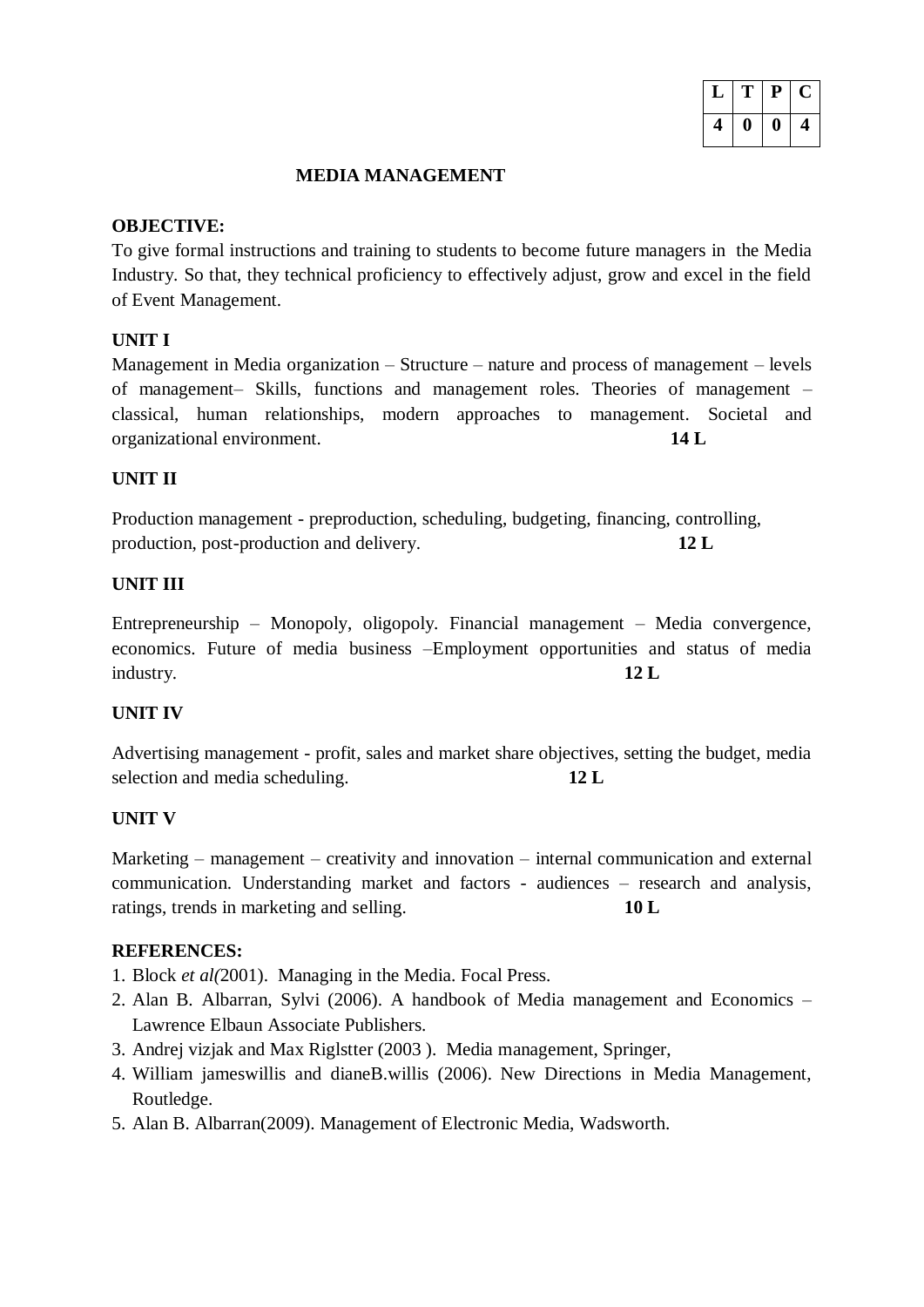|  | T | ₽  | ι. |
|--|---|----|----|
|  | I | I) |    |

# **E-CONTENT CREATION**

### **OBJECTIVE:**

To understand the basic concepts and need of the e-content in the media industry. To learn the production process and techniques of the e-content. To develop the effective e-content creators for different field.

# **UNIT I**

Content production and management, Concepts, Past, Present and Future of Content Industry, Various Media & Contents, New Trends and Opportunities in Content & Technology Enhanced Learning Systems. **12 L**

# **UNIT II**

Definition of E-content, Designing of E-content, Structures, Modules, E-content Planning, Production Techniques, Software"s, Life Cycle of E-content, Content Management Systems, Templates, Standard Characteristics and Delivery. E-Publishing Processes -E-Author, E-Editing, E-Publishing. **12 L**

# **UNIT III**

E-Learning & E-Learners, E-courses, E-learning Ability, Open Educational Resources, Learning Authoring, E-learning Technologies, Learning Authoring Tools, Repository of Educational Content, E-learning Platforms, Production and Re-utilization, Learning processes and context, Management of e-content production (project). **14 L**

# **UNIT IV**

Computer & Internet Enabled Learning, IP Learning, Mobile Learning, Videoconferencing, VSAT, Online Learning, Web conferencing, Stand-Alone e-Learning, Assisted e-Learning, e-Cooperative Learning, Blended Learning, info-Learning, small-Learning, Open Source Software's. **12 L** 

# **UNIT V**

Content Business -Present Trends & Future, E-content for different types of Industries – Education, Marketing, Training, Agriculture, etc., economics of E-content Business, Budget and Market Trends. **12 L**

# **REFERENCES**

- 1. Effective Learning –A Practical Guide for Open & Distance Learners, IGNOU, New Delhi, 2005.
- 2. Kumar K.L. (1998), "Educational technology" published by Poplai H.S. for New Age International Pvt. Ltd., New Delhi.
- 3. Raman M. & Sharma S. (2004), "Technical Communication –Principles and Practice" Oxford University Press, New Delhi.
- 4. Reddi U.V. &Sanjaya Mishra (2005), "Educationa Media in Asia", Commonwealth of Learning, Vancouver.
- 5. Singhal and Rogers M. (2001), "India"s communication revolution", –from bullock carts to cyber marts. Sage Publications, New Delhi.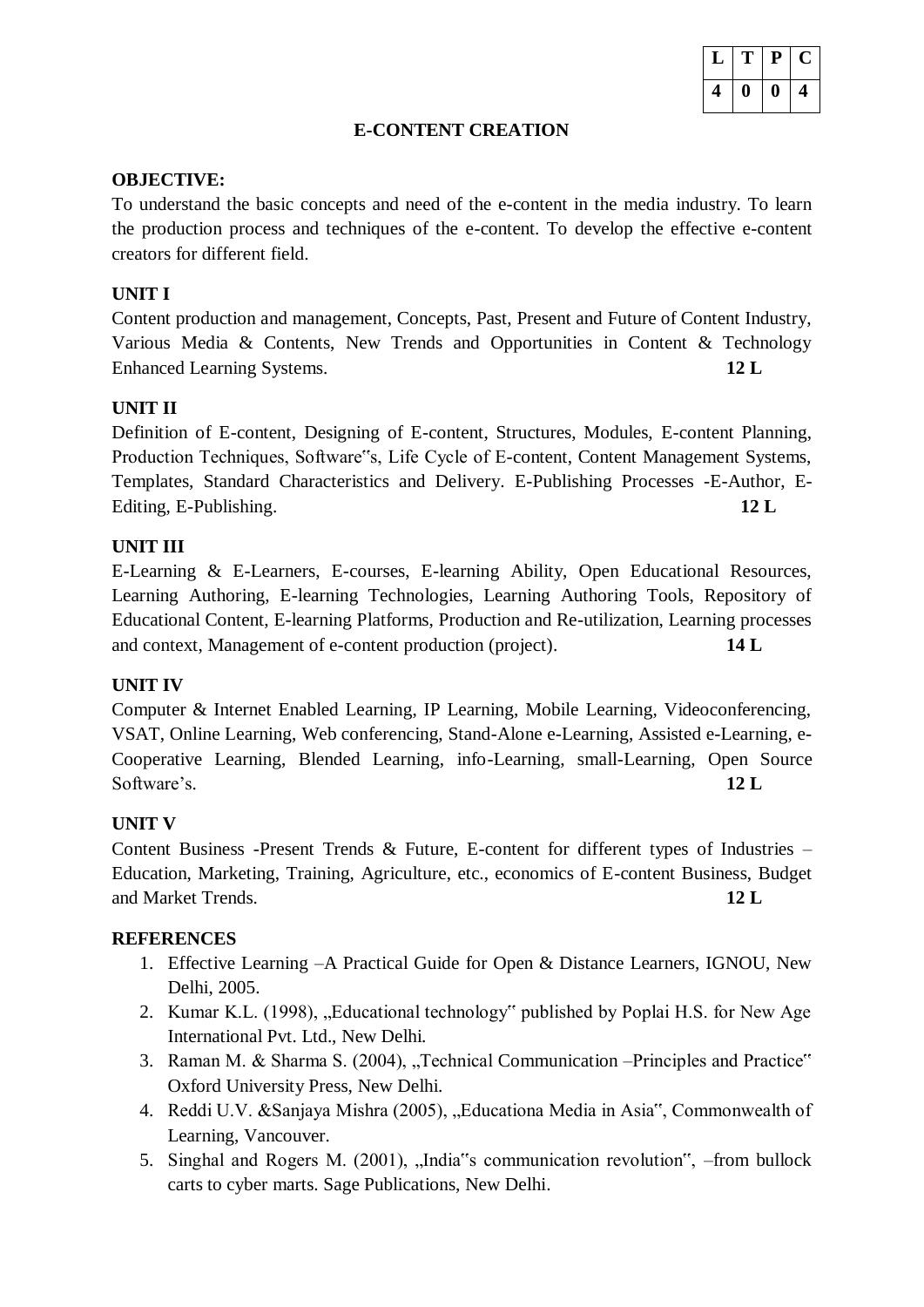#### **FILM DIRECTION**

#### **OBJECTIVE:**

To understand about the elements and fundamentals of direction in the film industry.

## **UNIT I**

Introduction to film direction, Grammar of Filmmaking, Mise -en- scene, The Roles and responsibilities of a Director, directors coordination with his crew members. **12 L**

#### **UNIT II**

Pre production, Basics of Script Breakdown, Scheduling, Budgeting, Communicating with Other Technicians, Recce. **14 L**

#### **UNIT III**

|  |  |  | Production; maintaining logs on set, On-set actor management, coordinating with         |  |
|--|--|--|-----------------------------------------------------------------------------------------|--|
|  |  |  | cinematographer and other technicians. Filming techniques -master scene and break down. |  |

**12 L**

#### **UNIT IV**

| Post production; editing, dubbing, mixing, sound effects, visual effects. |  | 12L |
|---------------------------------------------------------------------------|--|-----|
|                                                                           |  |     |

#### **UNIT V**

Film marketing and distribution business. **10 L** 

#### **REFERENCES**

- 1. [Anne Bogart,](https://www.goodreads.com/author/show/123483.Anne_Bogart) A Director Prepares: Seven Essays on Art and Theatre 2001 by Routledge
- 2. Film Directing Fundamentals: See Your Film Before Shooting Taylor &Francis,2008
- 3. In the Blink of an Eye (2nd Edition, 2001) by Walter Murch
- 4. The Filmmaker's Handbook: A Comprehensive Guide for the Digital Age (2013 Edition) by Steven Ascher and Edward Pincus
- 5. The Filmmaker's Handbook: A Comprehensive Guide for the Digital Age (2013 Edition) by Steven Ascher and Edward Pincus
- 6. Directing: Film Techniques & Aesthetics (Fifth Edition, 2013) by Michael Rabinger and Mick Hurbis-Cherrier

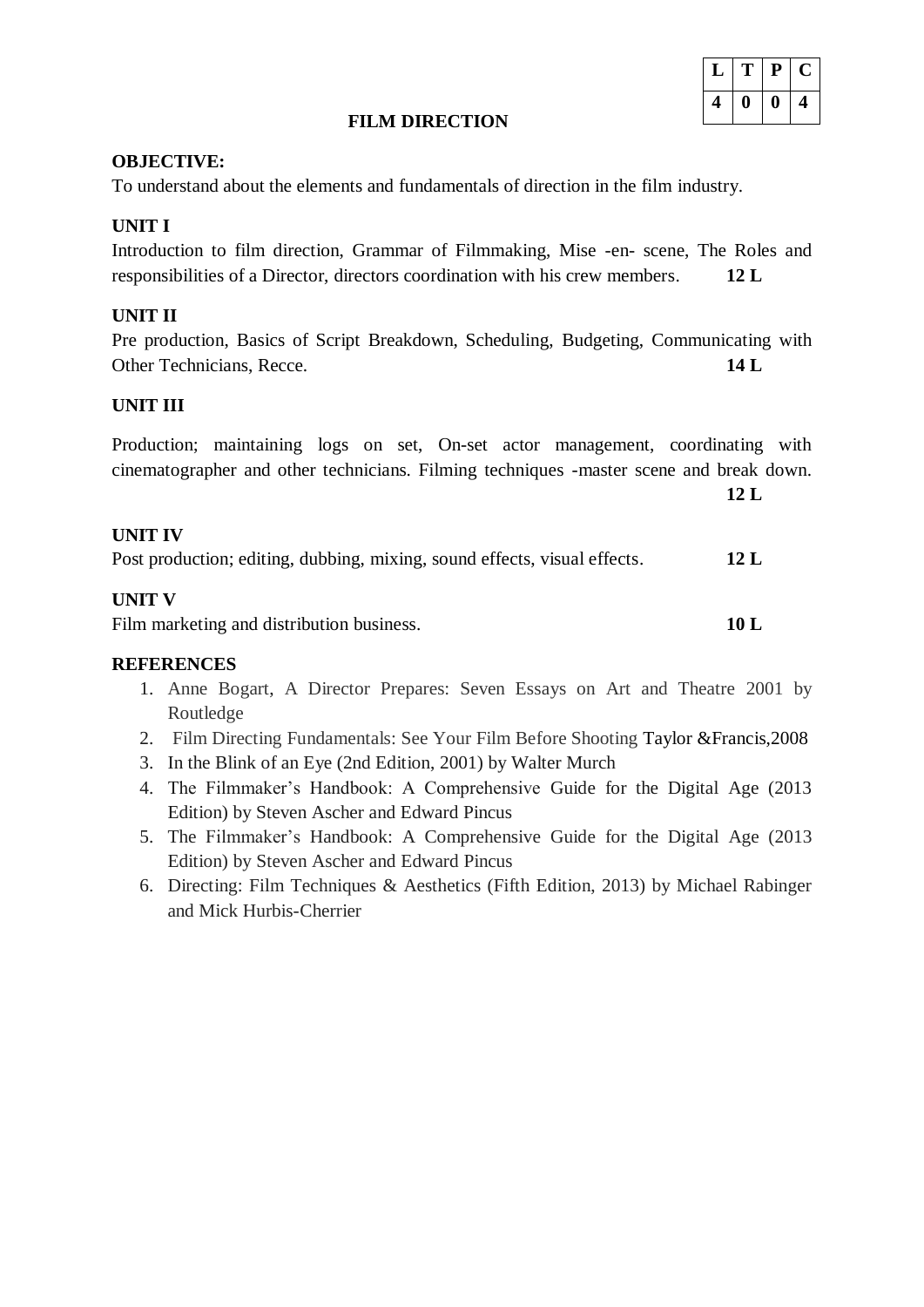|   | ш | $\mathbf{P}$ | L |
|---|---|--------------|---|
| n | 0 | ч            |   |

# **BROADCAST JOURNALISM**

# **Course Content:**

The aim of this project is to practice those skills and knowledge learnt during the theory sessions. The practice include information gathering, news writing, camera operations and editing techniques to produce a two minutes news feature individually and a half an hour news programme (Which will be called news day) as group assignment at the end of the semester. To impart knowledge of audio programming practically.

# **EXERCISES**

- 1. Handling various sources
- 2. News Research (Computer assisted research)
- 3. Planning (Logistic, equipment etc)
- 4. Interviewing (sound bites)
- 5. Piece to camera
- 6. Hour-glass structure exercise
- 7. Anchoring
- 8. Preparing run-order
- 9. Editing and compiling
- 1. Radio Documentaries
- 2. Radio Features
- 3. Radio Interviews
- 4. Radio News
- 5. Radio Discussion Programmes
- 6. Radio Speciality Programmes